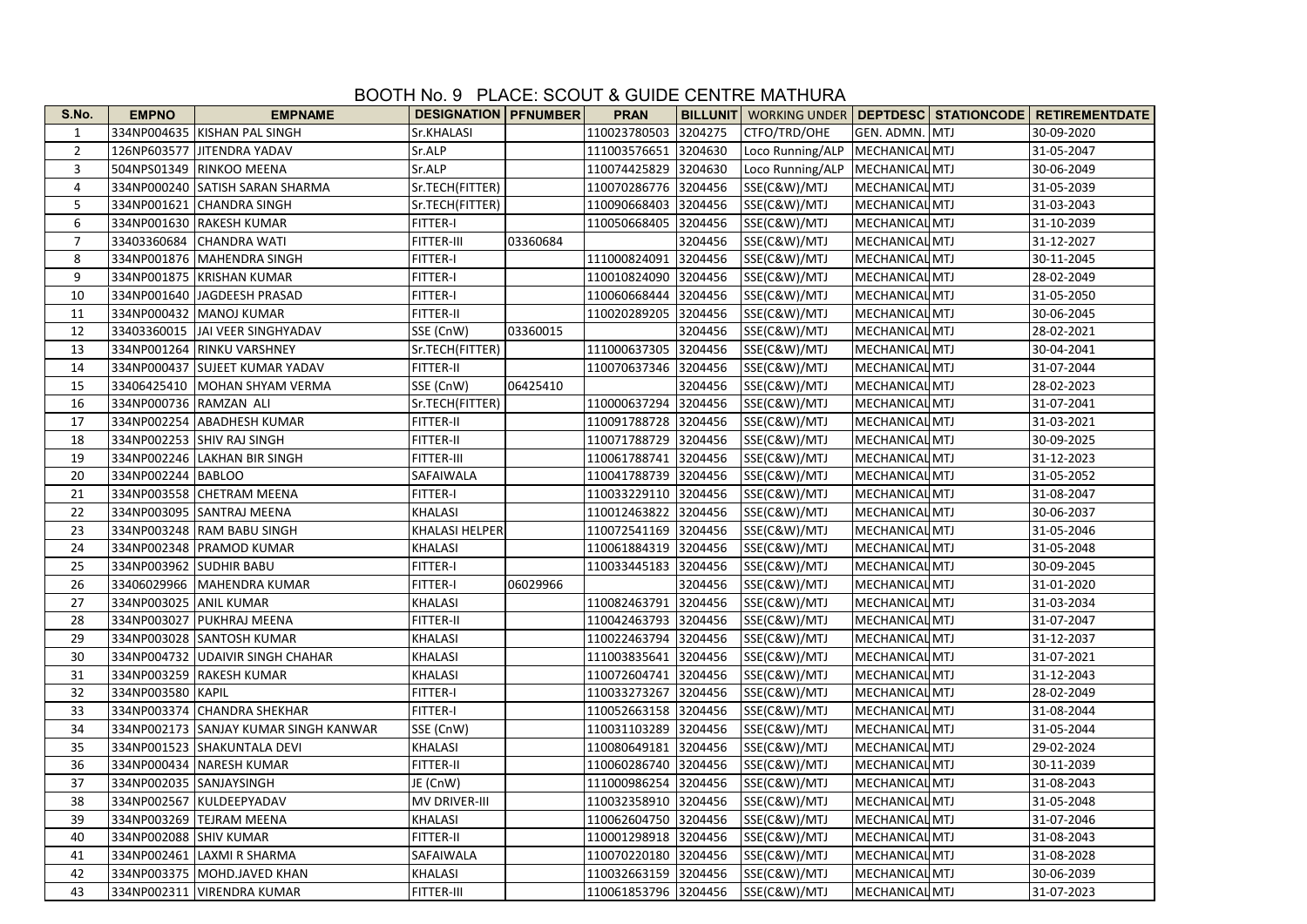| 44 |                        | 334NP002312 BHUDEV PRASAD SHARMA   | <b>KHALASI</b>             |          | 110041853797 3204456 |         | SSE(C&W)/MTJ              | MECHANICAL MTJ        |            | 30-09-2025 |
|----|------------------------|------------------------------------|----------------------------|----------|----------------------|---------|---------------------------|-----------------------|------------|------------|
| 45 |                        | 334NP001634 BHAGAWAN SINGH         | FITTER-I                   |          | 110030668440 3204456 |         | SSE(C&W)/MTJ              | MECHANICAL MTJ        |            | 31-12-2048 |
| 46 |                        | 334NP001637 JAGMOHAN SINGH         | FITTER-I                   |          | 111000668442 3204456 |         | SSE(C&W)/MTJ              | <b>MECHANICAL MTJ</b> |            | 31-10-2046 |
| 47 | 334NP001638 RAM AWTAR  |                                    | FITTER-I                   |          | 110080668443         | 3204456 | SSE(C&W)/MTJ              | MECHANICAL MTJ        |            | 31-05-2044 |
| 48 |                        | 334NP002212 OM PARKASH             | FITTER-III                 |          | 110021661703         | 3204456 | SSE(C&W)/MTJ              | MECHANICAL MTJ        |            | 30-06-2039 |
| 49 |                        | 33404615438 PRADEEP KUMAR SHARMA   | SE (CnW)                   | 04615438 |                      | 3204456 | SSE(C&W)/MTJ              | MECHANICAL MTJ        |            | 31-05-2031 |
| 50 | 33403350757            | <b>GIRDHAR</b>                     | SAFAIWALA                  | 03350757 |                      | 3204456 | SSE(C&W)/MTJ              | MECHANICAL MTJ        |            | 28-02-2025 |
| 51 |                        | 334NP005961 DEVENDRA MEENA         | DM-II                      |          | 110064861170         | 3204456 | SSE(C&W)/MTJ              | <b>MECHANICAL MTJ</b> |            | 31-08-2052 |
| 52 | 334NP003413 RAM PRASAD |                                    | KHALASI                    |          | 110022768065 3204456 |         | SSE(C&W)/MTJ              | MECHANICAL MTJ        |            | 30-04-2023 |
| 53 |                        | 334NP006073 JITENDRA SINGH         | FITTER-III                 |          | 110044906190         | 3204456 | SSE(C&W)/MTJ              | MECHANICAL MTJ        |            | 31-07-2049 |
| 54 |                        | 334NP005492 YUBRAJ SINGH           | FITTER-I                   |          | 110063274764         | 3204456 | SSE(C&W)/MTJ              | MECHANICAL MTJ        |            | 31-08-2045 |
| 55 |                        | 332NP213742   MANOJ KUMAR MEENA    | HELPER                     |          | 110024088946 3204456 |         | SSE(C&W)/MTJ              | MECHANICAL MTJ        |            | 30-06-2053 |
| 56 | 33429801222            | <b>MANOJ KUMAR</b>                 | KHALASI HELPER             |          | 110057755647         | 3204456 | SSE(C&W)/MTJ              | MECHANICAL MTJ        |            | 30-06-2045 |
| 57 | 53120142482            | RAVI KANT MEENA                    | KH HELPER                  |          | 110034219378 3204456 |         | SSE(C&W)/MTJ              | MECHANICAL MTJ        |            | 31-07-2054 |
| 58 |                        | 33429800625 PANKAJ KUMAR           | KHALASI HELPER             |          | 110003987409 3204456 |         | SSE(C&W)/MTJ              | MECHANICAL MTJ        |            | 30-04-2049 |
| 59 |                        | 50468140135 RAVI PRAKASH           | KHALASI                    |          | 110093763901         | 3204456 | SSE(C&W)/MTJ              | MECHANICAL MTJ        |            | 31-07-2052 |
| 60 |                        | 532NPS01562 RAKESH KUMAR           | KHALASI HELPER             |          | 110032885491         | 3204456 | SSE(C&W)/MTJ              | MECHANICAL MTJ        |            | 30-06-2045 |
| 61 |                        | 50800701066 ARVIND KUMAR           | TECH(MECH) .- III 00701066 |          | 110090263836 3204456 |         | SSE(C&W)/MTJ              | MECHANICAL MTJ        |            | 31-07-2036 |
| 62 |                        | 331N1000996 PANKAJ KUMAR           | JE (CnW)                   |          | 111000289120         | 3204456 | SSE(C&W)/MTJ              | MECHANICAL MTJ        |            | 28-02-2043 |
| 63 | 33406037203            | <b>PREM WATI</b>                   | KHALASI                    | 06037203 |                      | 3204456 | SSE(C&W)/MTJ              | MECHANICAL MTJ        |            | 31-12-2019 |
| 64 | 33405297977            | A.K.AHERWAR                        | <b>OS</b>                  | 05297977 |                      | 3204456 | SSE(C&W)/MTJ              | MECHANICAL MTJ        |            | 30-09-2024 |
| 65 | 33403226116 RAM BABOO  |                                    | Sr.TECH(FITTER)            | 03226116 |                      | 3204456 | SSE(C&W)/MTJ              | <b>MECHANICAL MTJ</b> |            | 31-12-2020 |
| 66 | 33403456832            | <b>RAM KIRPAL</b>                  | PEON                       | 03456832 |                      | 3204456 | SSE(C&W)/MTJ              | MECHANICAL MTJ        |            | 29-02-2020 |
| 67 | 334NP002001 SUDHA DEVI |                                    | KHALASI                    |          | 110091119620         | 3204456 | SSE(C&W)/MTJ              | MECHANICAL MTJ        |            | 31-03-2024 |
| 68 | 33403457096            | MOHAN LAL                          | FITTER-I                   | 03457096 |                      | 3204456 | SSE(C&W)/MTJ              | <b>MECHANICAL MTJ</b> |            | 31-07-2022 |
| 69 | 33403360090            | <b>REWATI LAL SHARMA</b>           | SSE (CnW)                  | 03360090 |                      | 3204456 | SSE(C&W)/MTJ              | MECHANICAL MTJ        |            | 31-12-2021 |
| 70 | 33403432890            | <b>ASHOK KUMAR</b>                 | Sr.TECH(FITTER) 03432890   |          |                      | 3204456 | SSE(C&W)/MTJ              | MECHANICAL MTJ        |            | 31-03-2026 |
| 71 | 33403589444            | <b>MUNNA LAL</b>                   | Sr.TECH(FITTER) 03589444   |          |                      | 3204456 | SSE(C&W)/MTJ              | MECHANICAL MTJ        |            | 30-11-2020 |
| 72 | 33402987510            | <b>AJAY KUMAR GAUTAM</b>           | SSE (DIESEL)               | 02987510 |                      | 3204456 | SSE(C&W)/MTJ              | <b>MECHANICAL MTJ</b> |            | 31-07-2019 |
| 73 | 33403267313 RAMESH     |                                    | SAFAIWALA                  | 03267313 |                      | 3204456 | SSE(C&W)/MTJ              | MECHANICAL MTJ        |            | 31-03-2020 |
| 74 | 33403433663            | MOHD ISHAQ                         | FITTER-I                   | 03433663 |                      | 3204456 | SSE(C&W)/MTJ              | MECHANICAL MTJ        |            | 31-12-2020 |
| 75 | 33403443742            | MANORMA DEVI                       | Sr.TECH(FITTER)   03443742 |          |                      | 3204456 | SSE(C&W)/MTJ              | MECHANICAL MTJ        |            | 31-10-2031 |
| 76 |                        | 33408207446   VIPIN BIHARI AGRAWAL | <b>JR CLERK</b>            | 08207446 |                      | 3204456 | SSE(C&W)/MTJ              | MECHANICAL MTJ        |            | 30-06-2022 |
| 77 | 33403360209            | <b>JAMUNA DAS</b>                  | Sr.TECH(WELD)              | 03360209 |                      | 3204456 | SSE(C&W)/MTJ              | <b>MECHANICAL MTJ</b> |            | 31-08-2020 |
| 78 | 33403734274            | <b>DINESH</b>                      | SAFAIWALA                  | 03734274 |                      | 3204456 | SSE(C&W)/MTJ              | MECHANICAL MTJ        |            | 30-06-2027 |
| 79 | 33406070784            | <b>SATYA DEV GAUTAM</b>            | Sr.TECH(FITTER) 06070784   |          |                      | 3204456 | SSE(C&W)/MTJ              | MECHANICAL MTJ        |            | 30-11-2019 |
| 80 |                        | 334NP000191 MUKESH GUPTA           | Sr.TECH(FITTER)            |          | 110040286397         | 3204456 | SSE(C&W)/MTJ              | MECHANICAL MTJ        |            | 30-11-2040 |
| 81 | 33404199637            | RAMGOPAL SHARMA                    | KHALASI HELPER 04199637    |          |                      | 3204456 | SSE(C&W)/MTJ              | MECHANICAL MTJ        |            | 31-10-2021 |
| 82 |                        | 334NP001845 LOKESH KUMAR           | Sr.TECH(FITTER)            |          | 110030700948         | 3204456 | SSE(C&W)/MTJ              | <b>MECHANICAL MTJ</b> |            | 30-06-2050 |
| 83 | 33406017976            | <b>SUDHIR KUMAR JHA</b>            | Sr.TECH. CARPEN 06017976   |          |                      | 3204456 | SSE(C&W)/MTJ              | MECHANICAL MTJ        |            | 30-11-2023 |
| 84 | NP320200035 RAVI       |                                    | SAFAIWALA                  |          | 110132586083         | 3204537 | Health staff MTJ          | <b>MEDICAL</b>        | <b>MTJ</b> | 31-08-2050 |
| 85 | 33429800271            | <b>MUKESH KUMAR</b>                | H.KEEPING.ASST             |          | 110097299307         | 3204537 | Health staff MTJ          | <b>MEDICAL</b>        | MTJ        | 28-02-2054 |
| 86 | 33429802159            | <b>AKHILASH KUMAR GUPTA</b>        | SAFAIWALA                  |          | 110054795650         | 3204537 | Health staff MTJ          | <b>MEDICAL</b>        | <b>MTJ</b> | 31-07-2052 |
| 87 | 33400201433 RAM HARI   |                                    | HEALTH INSP.               | 00201433 |                      | 3204589 | SS/MTJ-Sign./Optg MEDICAL |                       | <b>MTJ</b> | 30-09-2026 |
| 88 | 33403573485 BABY BAI   |                                    | HOSPITAL ATTD. 03573485    |          |                      | 3204537 | Health staff MTJ          | MEDICAL               | <b>MTJ</b> | 31-01-2025 |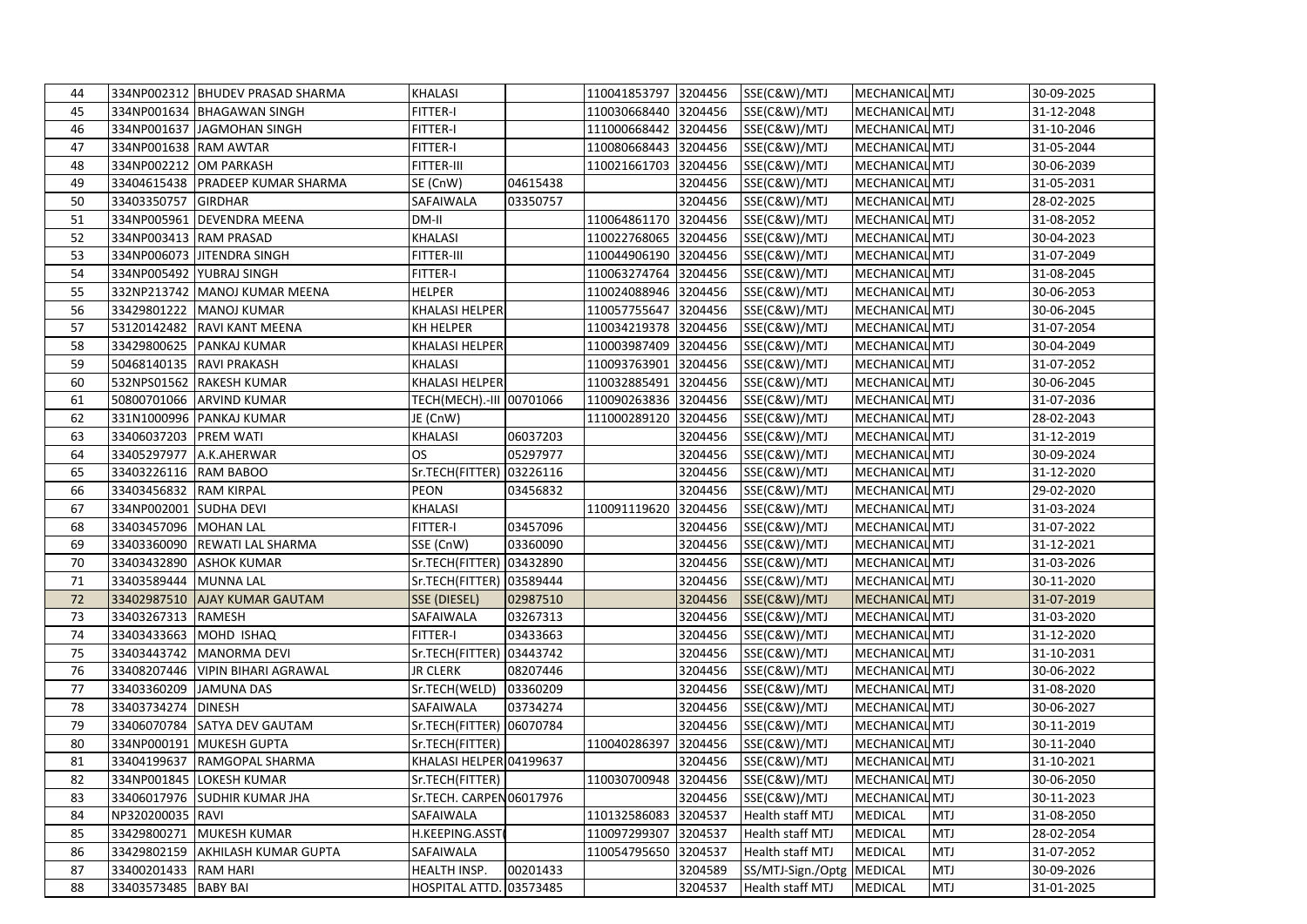| 89  |                          | 33403575044 RAJEEV BHARDWAJ            | PHARMACIST               | 03575044 |              | 3204537 | Health staff MTJ                | <b>MEDICAL</b>   | <b>MTJ</b> | 30-11-2029 |
|-----|--------------------------|----------------------------------------|--------------------------|----------|--------------|---------|---------------------------------|------------------|------------|------------|
| 90  | 33403579440 LALA RAM     |                                        | SAFAIWALA                | 03579440 |              | 3204537 | Health staff MTJ                | MEDICAL          | <b>MTJ</b> | 31-01-2022 |
| 91  | 33403762671 SIYARAM      |                                        | SAFAIWALA                | 03762671 |              | 3204537 | Health staff MTJ                | MEDICAL          | <b>MTJ</b> | 28-02-2027 |
| 92  | 33403230806              | <b>MAMATA</b>                          | SAFAIWALA                | 03230806 |              | 3204537 | Health staff MTJ                | <b>MEDICAL</b>   | <b>MTJ</b> | 31-05-2026 |
| 93  | 33403287038              | <b>RAM PAL</b>                         | SAFAIWALA                | 03287038 |              | 3204537 | Health staff MTJ                | <b>MEDICAL</b>   | <b>MTJ</b> | 31-03-2020 |
| 94  | 33403570563              | <b>MAHADEV</b>                         | SAFAIWALA                | 03570563 |              | 3204537 | <b>Health staff MTJ</b>         | <b>MEDICAL</b>   | <b>MTJ</b> | 31-07-2020 |
| 95  | 33403574921              | <b>MANOHAR LAL</b>                     | SAFAIWALA                | 03574921 |              | 3204537 | Health staff MTJ                | MEDICAL          | <b>MTJ</b> | 31-08-2042 |
| 96  |                          | 33400559285 RAJENDAR SINGH             | KHALASI HELPER 00559285  |          |              | 3204537 | Health staff MTJ                | <b>MEDICAL</b>   | <b>MTJ</b> | 31-12-2034 |
| 97  |                          | 33403651952 SUSHMA DEVI                | SAFAIWALA                | 03651952 |              | 3204537 | Health staff MTJ                | <b>MEDICAL</b>   | <b>MTJ</b> | 30-11-2020 |
| 98  |                          | 33403689189 RAJEEV KUMAR               | <b>DRESSER</b>           | 03689189 |              | 3204537 | Health staff MTJ                | <b>MEDICAL</b>   | MTJ        | 31-08-2027 |
| 99  | 33403573710 D.S.PIPPAL   |                                        | Ch.HEALTH INSP. 03573710 |          |              | 3204537 | Health staff MTJ                | MEDICAL          | <b>MTJ</b> | 31-07-2024 |
| 100 | 33403573328 MANOJ        |                                        | SAFAIWALA                | 03573328 |              | 3204537 | Health staff MTJ                | MEDICAL          | <b>MTJ</b> | 31-07-2026 |
| 101 | 33403494366              | <b>VISHAN</b>                          | SAFAIWALA                | 03494366 |              | 3204537 | <b>Health staff MTJ</b>         | <b>MEDICAL</b>   | <b>MTJ</b> | 31-07-2019 |
| 102 | 33405870902              | VRINDABAN                              | SAFAIWALA                | 05870902 |              | 3204537 | Health staff MTJ                | MEDICAL          | <b>MTJ</b> | 30-06-2025 |
| 103 | 334NP001594 RAJU         |                                        | SAFAIWALA                |          | 110030649130 | 3204537 | <b>Health staff MTJ</b>         | <b>MEDICAL</b>   | <b>MTJ</b> | 31-12-2033 |
| 104 |                          | 334NP005334 MANTU KUMAR                | H.KEEPING.ASST           |          | 110074368127 | 3204537 | Health staff MTJ                | <b>MEDICAL</b>   | <b>MTJ</b> | 31-01-2049 |
| 105 |                          | 33403641960 RAJ KU PACHOURY            | NURSING SUPDT 03641960   |          |              | 3204537 | Health staff MTJ                | MEDICAL          | <b>MTJ</b> | 31-08-2023 |
| 106 | 334NP004527 NAL KUMAR    |                                        | KHALASI HELPER           |          | 110063780501 | 3204537 | <b>Health staff MTJ</b>         | <b>MEDICAL</b>   | <b>MTJ</b> | 31-07-2049 |
| 107 |                          | 334NP003636 PIYUSH SHARMA              | H.KEEPING.ASST           |          | 110063332131 | 3204537 | Health staff MTJ                | <b>MEDICAL</b>   | <b>MTJ</b> | 31-12-2046 |
| 108 | 33413570710 ASHOK        |                                        | SAFAIWALA                | 13570710 |              | 3204537 | Health staff MTJ                | <b>MEDICAL</b>   | <b>MTJ</b> | 31-01-2022 |
| 109 | 334NP005965 LAL SINGH    |                                        | SAFAIWALA                |          | 110074879241 | 3204537 | Health staff MTJ                | <b>MEDICAL</b>   | MTJ        | 31-07-2055 |
| 110 |                          | 334NP001696 SYED MOHD MUDUSSIR SAGHEER | HD.TTE                   |          | 110060685065 | 3204110 | SS/MTJ                          | <b>OPERATING</b> | <b>MTJ</b> | 31-03-2046 |
| 111 |                          | 331TADK0250 JITENDRA KUMAR             | POINTSMAN-B              |          | 111101493024 | 3204589 | SS/MTJ-Sign./Optg OPERATING     |                  | <b>MTJ</b> | 31-07-2050 |
| 112 |                          | 50320099345 DHIRENDRA SINGH            | <b>SM</b>                |          | 110050672728 | 3204589 | SS/MTJ-Sign./Optg OPERATING     |                  | <b>MTJ</b> | 30-06-2041 |
| 113 |                          | 50320100537   LAKHAN LAL PATHAK        | <b>SM</b>                | 20100537 | 110001690720 | 3204589 | SS/MTJ-Sign./Optg OPERATING     |                  | <b>MTJ</b> | 30-09-2035 |
| 114 |                          | 33429801128   DINESH KUMAR MEENA       | TRACK MNTR-IV            |          | 110003730170 | 3204589 | SS/MTJ-Sign./Optg OPERATING     |                  | <b>MTJ</b> | 31-12-2044 |
| 115 |                          | 33429803069 RAVENDRA SINGH             | ASM                      |          | 110112800961 | 3204589 | SS/MTJ-Sign./Optg OPERATING     |                  | <b>MTJ</b> | 30-09-2043 |
| 116 | 33403769000   DEEP CHAND |                                        | SHUNTING MAST03769000    |          |              | 3204589 | SS/MTJ-Sign./Optg OPERATING     |                  | <b>MTJ</b> | 30-06-2035 |
| 117 |                          | 33403657700 SADHOO RAM                 | POINTSMAN-B              | 03657700 |              | 3204589 | SS/MTJ-Sign./Optg OPERATING     |                  | <b>MTJ</b> | 31-01-2024 |
| 118 |                          | 33403769320 HARI PRASAD SHARMA         | SM                       | 03769320 |              | 3204589 | SS/MTJ-Sign./Optg OPERATING     |                  | <b>MTJ</b> | 31-07-2023 |
| 119 | 33405878809              | <b>MANJU TANGAR</b>                    | OS                       | 05878809 |              | 3204589 | SS/MTJ-Sign./Optg OPERATING     |                  | MTJ        | 30-09-2040 |
| 120 |                          | 33403804161 RADHA TOMAR                | PEON                     | 03804161 |              | 3204589 | SS/MTJ-Sign./Optg OPERATING     |                  | <b>MTJ</b> | 31-12-2029 |
| 121 | 33403626027 N.K.SHARMA   |                                        | ASM(INSTRUCTO 03626027   |          |              | 3204589 | SS/MTJ-Sign./Optg OPERATING     |                  | <b>MTJ</b> | 31-05-2024 |
| 122 |                          | 334NP000139 RANVEER SINGH              | CABINMAN                 |          | 110090286775 | 3204589 | SS/MTJ-Sign./Optg OPERATING     |                  | MTJ        | 31-10-2046 |
| 123 | 33403657371              | RAMESH                                 | Sr.SHUNTG. MAS 03657371  |          |              | 3204589 | SS/MTJ-Sign./Optg OPERATING     |                  | <b>MTJ</b> | 31-03-2022 |
| 124 | 33403572808 K.L.MEENA    |                                        | <b>SM</b>                | 03572808 |              | 3204589 | SS/MTJ-Sign./Optg OPERATING     |                  | <b>MTJ</b> | 31-08-2022 |
| 125 | 33403625138              | <b>LEELADHAR</b>                       | CABINMAN                 | 03625138 |              | 3204589 | SS/MTJ-Sign./Optg OPERATING     |                  | <b>MTJ</b> | 31-08-2034 |
| 126 |                          | 33403249580 RAJENDRA KUMAR             | CABINMAN                 | 03249580 |              | 3204589 | SS/MTJ-Sign./Optg OPERATING     |                  | <b>MTJ</b> | 31-07-2042 |
| 127 |                          | 33403261943 CHANDRA BHAN               | <b>SM</b>                | 03261943 |              | 3204589 | SS/MTJ-Sign./Optg OPERATING     |                  | <b>MTJ</b> | 31-07-2019 |
| 128 |                          | 33403263368 SURENDRA KUMAR             | <b>CABINMAN</b>          | 03263368 |              | 3204589 | SS/MTJ-Sign./Optg OPERATING     |                  | <b>MTJ</b> | 31-05-2020 |
| 129 | 33403097869              | <b>VEERENDRA KUMAR</b>                 | CABINMAN                 | 03097869 |              | 3204589 | SS/MTJ-Sign./Optg   OPERATING   |                  | <b>MTJ</b> | 31-01-2034 |
| 130 | 33403249910 RAVI KUMAR   |                                        | SHUNTING MAST03249910    |          |              | 3204589 | SS/MTJ-Sign./Optg OPERATING     |                  | <b>MTJ</b> | 30-06-2042 |
| 131 | 33403655398 A.R.SAINI    |                                        | ASM(INSTRUCTO 03655398   |          |              | 3204589 | SS/MTJ-Sign./Optg OPERATING     |                  | <b>MTJ</b> | 31-10-2019 |
| 132 | 33405287987 RAMDULARE    |                                        | POINTSMAN-B              | 05287987 |              | 3204589 | SS/MTJ-Sign./Optg OPERATING     |                  | <b>MTJ</b> | 29-02-2028 |
| 133 |                          | 33405290028 MUKESH CHAND GUPTA         | <b>CTNC</b>              | 05290028 |              | 3204589 | SS/MTJ-Sign./Optg OPERATING MTJ |                  |            | 31-12-2019 |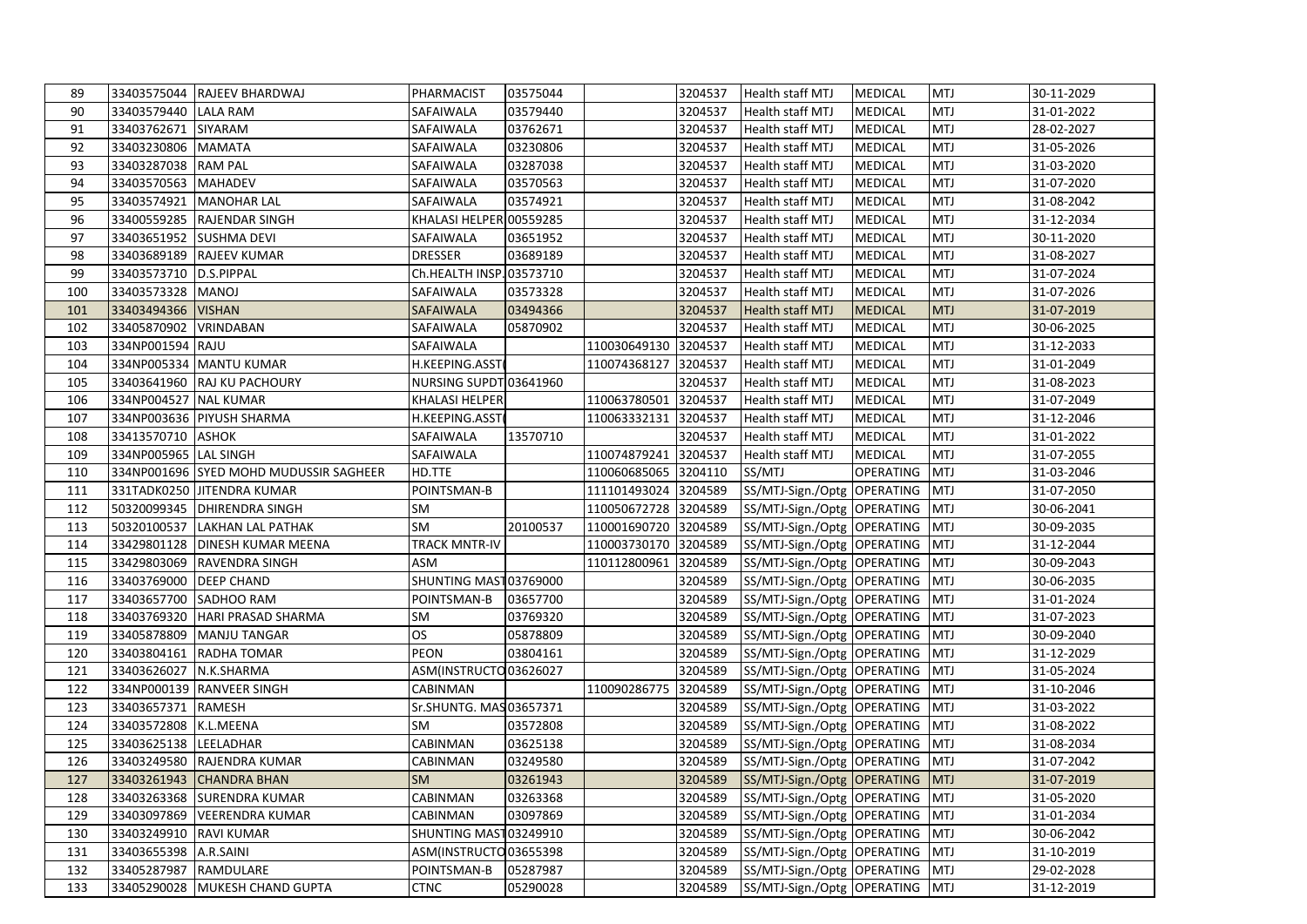| 134 | 33403791040 RAJJOO        |                                      | CABINMAN               | 03791040 |              | 3204589 | SS/MTJ-Sign./Optg OPERATING MTJ |            | 31-10-2021       |
|-----|---------------------------|--------------------------------------|------------------------|----------|--------------|---------|---------------------------------|------------|------------------|
| 135 |                           | 334NP000061 VINOD KUMAR              | POINTSMAN-B            |          | 110090578393 | 3204589 | SS/MTJ-Sign./Optg OPERATING     | <b>MTJ</b> | $31 - 08 - 2047$ |
| 136 |                           | 334NP000171 LAXMAN SINGH             | POINTSMAN-A            |          | 110000685104 | 3204589 | SS/MTJ-Sign./Optg OPERATING     | <b>MTJ</b> | 31-05-2048       |
| 137 | 33403657619   VIJAY KUMAR |                                      | CABINMAN               | 03657619 |              | 3204589 | SS/MTJ-Sign./Optg OPERATING     | <b>MTJ</b> | 31-08-2019       |
| 138 | 33400529236 P L MEENA     |                                      | SS                     | 00529236 |              | 3204589 | SS/MTJ-Sign./Optg OPERATING     | <b>MTJ</b> | 31-08-2023       |
| 139 |                           | 33403767966 MAHENDRA PAL SHARMA      | POINTSMAN-B            | 03767966 |              | 3204589 | SS/MTJ-Sign./Optg OPERATING     | <b>MTJ</b> | 31-03-2020       |
| 140 |                           | 33403657693 SMT.T.K.SHARMA           | ASM(INSTRUCTO 03657693 |          |              | 3204589 | SS/MTJ-Sign./Optg OPERATING     | <b>MTJ</b> | 31-10-2027       |
| 141 |                           | 33426702253 RAVINDRA KR.SHARMA       | ASM(INSTRUCTO 26702253 |          |              | 3204589 | SS/MTJ-Sign./Optg OPERATING     | <b>MTJ</b> | 30-06-2026       |
| 142 |                           | 33426705280 GHANSHYAM SHARMA         | ASM(INSTRUCTO 26705280 |          |              | 3204589 | SS/MTJ-Sign./Optg   OPERATING   | <b>MTJ</b> | 31-05-2026       |
| 143 |                           | 334NP001833 ASHOK KUMAR              | POINTSMAN-B            |          | 110090685170 | 3204589 | SS/MTJ-Sign./Optg OPERATING     | <b>MTJ</b> | 31-05-2035       |
| 144 | 33403794672 SITA RAM      |                                      | CABINMAN               | 03794672 |              | 3204589 | SS/MTJ-Sign./Optg OPERATING     | <b>MTJ</b> | 30-11-2036       |
| 145 | 33403592509   VIJAY LAXMI |                                      | <b>STENO</b>           | 03592509 |              | 3204589 | SS/MTJ-Sign./Optg OPERATING     | <b>MTJ</b> | 31-07-2023       |
| 146 | 33403654710 ASHA RAM      |                                      | POINTSMAN-B            | 03654710 |              | 3204589 | SS/MTJ-Sign./Optg OPERATING     | <b>MTJ</b> | 30-04-2023       |
| 147 | 33403248938               | YOGESH KUMAR SINGH                   | <b>SM</b>              | 03248938 |              | 3204589 | SS/MTJ-Sign./Optg OPERATING     | <b>MTJ</b> | 31-08-2029       |
| 148 |                           | 33403594610 NAWAL KISHORE            | CABINMAN               | 03594610 |              | 3204589 | SS/MTJ-Sign./Optg OPERATING     | <b>MTJ</b> | 31-03-2021       |
| 149 |                           | 334NP000138   VIMAL KUMAR GUPTA      | ASM                    |          | 110070286499 | 3204589 | SS/MTJ-Sign./Optg OPERATING     | <b>MTJ</b> | 30-09-2044       |
| 150 |                           | 33406424120   DHARMENDRA SINGH       | ASM(INSTRUCTO 06424120 |          |              | 3204589 | SS/MTJ-Sign./Optg OPERATING     | <b>MTJ</b> | 31-07-2028       |
| 151 |                           | 334NP000229 GAURAV SHARMA            | Sr. TNC                |          | 110030289017 | 3204589 | SS/MTJ-Sign./Optg   OPERATING   | <b>MTJ</b> | 31-12-2043       |
| 152 |                           | 334NP000084 ANISH ANAND              | ASM                    |          | 110020289141 | 3204589 | SS/MTJ-Sign./Optg OPERATING     | <b>MTJ</b> | 31-01-2042       |
| 153 |                           | 334NP000078 ASHOK KUMAR              | ASM                    |          | 111000286587 | 3204589 | SS/MTJ-Sign./Optg OPERATING     | <b>MTJ</b> | 28-02-2042       |
| 154 |                           | 334NP000083 BISHNUDEONARAYAN GARG    | ASM                    |          | 110090289241 | 3204589 | SS/MTJ-Sign./Optg OPERATING     | <b>MTJ</b> | 31-12-2034       |
| 155 |                           | 334NP001695 ARVIND KUMAR             | POINTSMAN-B            |          | 110090649138 | 3204589 | SS/MTJ-Sign./Optg OPERATING     | <b>MTJ</b> | 31-08-2050       |
| 156 | 33406465171               | <b>ASHOK KUMAR AGARWAL</b>           | POINTSMAN-B            | 06465171 |              | 3204589 | SS/MTJ-Sign./Optg OPERATING     | <b>MTJ</b> | 28-02-2022       |
| 157 |                           | 334NP001505 DIGAMBAR SINGH           | POINTSMAN-B            |          | 110030288319 | 3204589 | SS/MTJ-Sign./Optg OPERATING     | <b>MTJ</b> | 31-08-2043       |
| 158 | 33400529239 LS MEENA      |                                      | <b>SM</b>              | 00529239 |              | 3204589 | SS/MTJ-Sign./Optg OPERATING     | <b>MTJ</b> | 30-06-2024       |
| 159 |                           | 33400529248 SANJAY KUMAR GOUR        | CABINMAN               | 00529248 |              | 3204589 | SS/MTJ-Sign./Optg OPERATING     | <b>MTJ</b> | 30-09-2042       |
| 160 |                           | 33400550055 SURENDRA KUMAR           | CABINMAN               | 00550055 |              | 3204589 | SS/MTJ-Sign./Optg OPERATING     | <b>MTJ</b> | 31-08-2037       |
| 161 |                           | 334NP000169 CHANDER SKAKHAR          | <b>CTNC</b>            |          | 110080286591 | 3204589 | SS/MTJ-Sign./Optg OPERATING     | <b>MTJ</b> | 31-10-2047       |
| 162 |                           | 334NP004754 MOHAN LAL MEENA          | <b>TNC</b>             |          | 110033868264 | 3204589 | SS/MTJ-Sign./Optg OPERATING     | <b>MTJ</b> | 31-08-2048       |
| 163 |                           | 334NP002012 SATISH CHAND             | POINTSMAN-B            |          | 110051119622 | 3204589 | SS/MTJ-Sign./Optg OPERATING     | <b>MTJ</b> | 30-06-2050       |
| 164 | 33406465201 SRIKRISHNA    |                                      | POINTSMAN-A            | 06465201 |              | 3204589 | SS/MTJ-Sign./Optg OPERATING     | <b>MTJ</b> | 31-05-2029       |
| 165 | 334NP003771               | <b>RINKU SHARMA</b>                  | POINTSMAN-A            |          | 110033383414 | 3204589 | SS/MTJ-Sign./Optg OPERATING     | <b>MTJ</b> | 30-09-2045       |
| 166 |                           | 33416997335 RAKESH KUMAR SHARMA      | ASM(INSTRUCTO 16997335 |          |              | 3204589 | SS/MTJ-Sign./Optg OPERATING     | <b>MTJ</b> | 31-07-2026       |
| 167 |                           | 33400085008 DINESH KUMAR             | <b>ASM</b>             | 00085008 |              | 3204589 | SS/MTJ-Sign./Optg OPERATING     | <b>MTJ</b> | 28-02-2030       |
| 168 | 33403768375               | <b>VEERANDRA KUMAR</b>               | POINTSMAN-B            | 03768375 |              | 3204589 | SS/MTJ-Sign./Optg OPERATING     | <b>MTJ</b> | 30-11-2030       |
| 169 | 334NP002415 SHYAM LAL     |                                      | POINTSMAN-B            |          | 110092128036 | 3204589 | SS/MTJ-Sign./Optg OPERATING     | <b>MTJ</b> | 31-01-2028       |
| 170 |                           | 334NP003941 RAHUL SONAKAR            | POINTSMAN-A            |          | 110053443853 | 3204589 | SS/MTJ-Sign./Optg OPERATING     | <b>MTJ</b> | 31-07-2051       |
| 171 | 334NP002022               | <b>MAHESH</b>                        | POINTSMAN-B            |          | 110011126217 | 3204589 | SS/MTJ-Sign./Optg OPERATING     | <b>MTJ</b> | 31-05-2045       |
| 172 |                           | 334NP000142 AKHILESH PRATAP SINGH    | <b>SM</b>              |          | 110000286239 | 3204589 | SS/MTJ-Sign./Optg OPERATING     | <b>MTJ</b> | 31-01-2044       |
| 173 |                           | 334NP003709 DEO NARAYAN SINGH        | POINTSMAN-B            |          | 110003348107 | 3204589 | SS/MTJ-Sign./Optg OPERATING     | <b>MTJ</b> | 30-04-2048       |
| 174 |                           | 33403754613 RAM BIR SINGH            | CABINMAN               | 03754613 |              | 3204589 | SS/MTJ-Sign./Optg   OPERATING   | <b>MTJ</b> | 31-12-2019       |
| 175 | 334NP003093 RAVI KUMAR    |                                      | <b>SM</b>              |          | 110052463820 | 3204589 | SS/MTJ-Sign./Optg OPERATING     | <b>MTJ</b> | 31-01-2044       |
| 176 |                           | 334NP002298 OM PRAKASH SARASWAT      | POINTSMAN-B            |          | 110031849595 | 3204589 | SS/MTJ-Sign./Optg OPERATING     | <b>MTJ</b> | 31-10-2019       |
| 177 |                           | 334NP002044 NAGENDRA SINGH           | SM                     |          | 110010632359 | 3204589 | SS/MTJ-Sign./Optg OPERATING     | <b>MTJ</b> | 31-05-2036       |
| 178 |                           | 33403657711   VIGYAN VARDDHAN MANGAL | SM                     | 03657711 |              | 3204589 | SS/MTJ-Sign./Optg OPERATING MTJ |            | 31-12-2027       |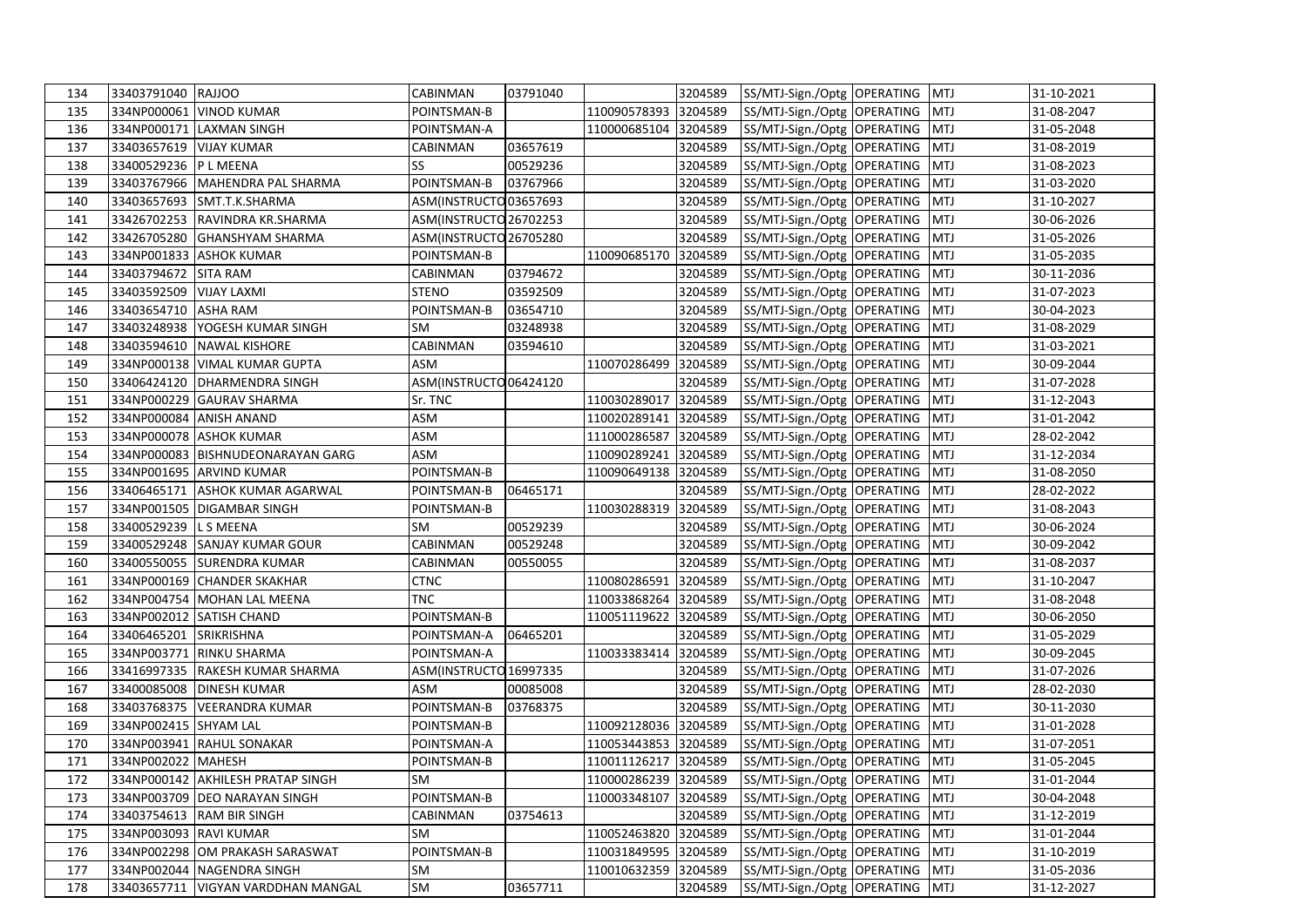| 179 | 334NP002340 SHIV PUJAN |                                    | POINTSMAN-B  |          | 110051878819 3204589 |         | SS/MTJ-Sign./Optg OPERATING MTJ |                  |            | 30-06-2035 |
|-----|------------------------|------------------------------------|--------------|----------|----------------------|---------|---------------------------------|------------------|------------|------------|
| 180 |                        | 334NP002344 BANWARI SINGH          | POINTSMAN-B  |          | 110031878823         | 3204589 | SS/MTJ-Sign./Optg OPERATING     |                  | <b>MTJ</b> | 31-07-2023 |
| 181 |                        | 334NP002042 SARVESH CHAKARWATI     | POINTSMAN-B  |          | 110061207089 3204589 |         | SS/MTJ-Sign./Optg OPERATING     |                  | <b>MTJ</b> | 28-02-2049 |
| 182 |                        | 334NP002043   MAHI PAL KHARE       | POINTSMAN-B  |          | 111001207090         | 3204589 | SS/MTJ-Sign./Optg OPERATING     |                  | <b>MTJ</b> | 31-12-2048 |
| 183 | 33403802802            | <b>SAUDAN SINGH</b>                | POINTSMAN-A  | 03802802 |                      | 3204589 | SS/MTJ-Sign./Optg OPERATING     |                  | <b>MTJ</b> | 31-07-2044 |
| 184 | 334NP003145 RATAN LAL  |                                    | CABINMAN     |          | 110022490851         | 3204589 | SS/MTJ-Sign./Optg OPERATING     |                  | <b>MTJ</b> | 31-12-2047 |
| 185 |                        | 334NP003312 ABHAY KUMAR AMIR       | POINTSMAN-B  |          | 110062599968         | 3204589 | SS/MTJ-Sign./Optg OPERATING     |                  | <b>MTJ</b> | 31-12-2039 |
| 186 |                        | 334NP002373 LOKENDRA KUMAR         | <b>SM</b>    |          | 110091993594         | 3204589 | SS/MTJ-Sign./Optg OPERATING     |                  | <b>MTJ</b> | 31-10-2046 |
| 187 | 334NP002305 RAM DASS   |                                    | POINTSMAN-B  |          | 111001849762 3204589 |         | SS/MTJ-Sign./Optg   OPERATING   |                  | <b>MTJ</b> | 31-05-2025 |
| 188 |                        | 334NP005511 AJAY KUMAR YADAV       | <b>ASM</b>   |          | 110044718625         | 3204589 | SS/MTJ-Sign./Optg   OPERATING   |                  | <b>MTJ</b> | 31-05-2052 |
| 189 |                        | 334NP005901 SOVRAN SINGH           | ASM          |          | 111000363118 3204589 |         | SS/MTJ-Sign./Optg OPERATING     |                  | <b>MTJ</b> | 30-06-2040 |
| 190 |                        | 334NP005057 VIKAS CHAUDHARY        | ASM          |          | 110054116749 3204589 |         | SS/MTJ-Sign./Optg   OPERATING   |                  | <b>MTJ</b> | 30-06-2050 |
| 191 |                        | 334NP005597 KOMAL PRASAD SARASWAT  | POINTSMAN-B  |          | 110004775409         | 3204589 | SS/MTJ-Sign./Optg OPERATING     |                  | <b>MTJ</b> | 29-02-2040 |
| 192 |                        | 334NP006222 PRAVEEN KUMAR          | ASM          |          | 110066132316         | 3204589 | SS/MTJ-Sign./Optg OPERATING     |                  | <b>MTJ</b> | 31-07-2043 |
| 193 |                        | 334NP004931   VRIJESH KUMAR SHARMA | CABINMAN     |          | 110031298312         | 3204589 | SS/MTJ-Sign./Optg   OPERATING   |                  | <b>MTJ</b> | 31-07-2042 |
| 194 | 33406465195            | <b>UMESH GUPTA</b>                 | CABINMAN     | 06465195 |                      | 3204589 | SS/MTJ-Sign./Optg OPERATING     |                  | <b>MTJ</b> | 31-05-2027 |
| 195 | 33401881693            | JAGDISH PD. MEENA                  | SS           | 01881693 |                      | 3204589 | SS/MTJ-Sign./Optg OPERATING     |                  | <b>MTJ</b> | 31-12-2021 |
| 196 |                        | 334NP006272 SARVESH KUMAR          | ASM          |          | 110086658914 3204589 |         | SS/MTJ-Sign./Optg OPERATING     |                  | <b>MTJ</b> | 31-07-2050 |
| 197 |                        | 334NP006175 VIKAS SHRIVASTAV       | POINTSMAN-B  |          | 110015906971 3204589 |         | SS/MTJ-Sign./Optg OPERATING     |                  | <b>MTJ</b> | 28-02-2054 |
| 198 |                        | 334NP005436 KULDEEP SINGHAL        | <b>ASM</b>   |          | 110081653130         | 3204589 | SS/MTJ-Sign./Optg OPERATING     |                  | <b>MTJ</b> | 31-01-2037 |
| 199 |                        | 334NP005978 PRAMOD KUMAR           | POINTSMAN-B  |          | 110064879247         | 3204589 | SS/MTJ-Sign./Optg   OPERATING   |                  | <b>MTJ</b> | 31-01-2047 |
| 200 | 45308631580            | <b>POORAN SINGH</b>                | SM           | 08631580 |                      | 3204589 | SS/MTJ-Sign./Optg   OPERATING   |                  | <b>MTJ</b> | 31-08-2031 |
| 201 | 33229805323            | <b>RAJENDRA KUMAR KOLI</b>         | ASM          |          | 110006106030         | 3204589 | SS/MTJ-Sign./Optg   OPERATING   |                  | <b>MTJ</b> | 31-03-2047 |
| 202 |                        | 33429800831 DEVENDRA KUMAR         | POINTSMAN-B  |          | 110007491616 3204589 |         | SS/MTJ-Sign./Optg OPERATING     |                  | <b>MTJ</b> | 31-07-2053 |
| 203 | 33429803178 KU MUSKAN  |                                    | <b>TNC</b>   |          | 110153572824         | 3204589 | SS/MTJ-Sign./Optg OPERATING     |                  | <b>MTJ</b> | 28-02-2053 |
| 204 |                        | 33429800922 GOURAV SHARMA          | POINTSMAN-B  |          | 110057507897         | 3204589 | SS/MTJ-Sign./Optg OPERATING     |                  | <b>MTJ</b> | 31-01-2048 |
| 205 |                        | 504TR100011 RAJESH KUMAR MEENA     | ASM          |          | 110041196807 3204589 |         | SS/MTJ-Sign./Optg OPERATING     |                  | <b>MTJ</b> | 31-01-2049 |
| 206 | 33429802840            | <b>GOPAL SHARMA</b>                | <b>ASM</b>   |          | 110142300076         | 3204589 | SS/MTJ-Sign./Optg OPERATING     |                  | <b>MTJ</b> | 30-06-2052 |
| 207 | 33429802834            | MAANISH AGRAWAL                    | ASM          |          | 110172299985         | 3204589 | SS/MTJ-Sign./Optg OPERATING     |                  | <b>MTJ</b> | 29-02-2052 |
| 208 | 33429802845            | <b>SANJEET PRASAD</b>              | ASM          |          | 110172300083         | 3204589 | SS/MTJ-Sign./Optg OPERATING     |                  | <b>MTJ</b> | 31-03-2054 |
| 209 |                        | 33429802835 DEEPAK SHARMA          | ASM          |          | 110192299984         | 3204589 | SS/MTJ-Sign./Optg   OPERATING   |                  | <b>MTJ</b> | 30-11-2047 |
| 210 |                        | 06229801560 BRAJESH UPADHYAY       | SM           |          | 110111448180         | 3204589 | SS/MTJ-Sign./Optg OPERATING     |                  | <b>MTJ</b> | 31-10-2050 |
| 211 | 33403102136            | <b>SANDEEP MUKHARJEE</b>           | LP(MAIL/EXP) | 03102136 |                      | 3204624 | LF/AGC/LR                       | OPERATING        | <b>MTJ</b> | 31-10-2033 |
| 212 |                        | 33401870956 RAJKUMARSAIN           | LP(MAIL/EXP) | 01870956 |                      | 3204624 | LF/AGC/LR                       | OPERATING        | <b>MTJ</b> | 31-07-2029 |
| 213 | 33402256253            | <b>GOPAL PRASAD</b>                | LP(MAIL/EXP) | 02256253 |                      | 3204624 | LF/AGC/LR                       | <b>OPERATING</b> | <b>MTJ</b> | 30-06-2032 |
| 214 | 33402259679            | <b>SHIV DATT PANDEY</b>            | LP(MAIL/EXP) | 02259679 |                      | 3204624 | LF/AGC/LR                       | OPERATING        | <b>MTJ</b> | 31-07-2032 |
| 215 | 33403790137            | <b>MANOJKUMARSHARMA</b>            | LP(MAIL/EXP) | 03790137 |                      | 3204624 | LF/AGC/LR                       | OPERATING        | <b>MTJ</b> | 30-06-2035 |
| 216 | 33403633962            | <b>RAJEEV KUMAR SHARMA</b>         | LP(MAIL/EXP) | 03633962 |                      | 3204624 | LF/AGC/LR                       | OPERATING        | <b>MTJ</b> | 31-07-2027 |
| 217 | 33403624201            | <b>ASHUTOSH SHARMA</b>             | LP(MAIL/EXP) | 03624201 |                      | 3204624 | LF/AGC/LR                       | OPERATING        | <b>MTJ</b> | 31-07-2027 |
| 218 | 33403633400            | OM PAL SHARMA                      | LP(MAIL/EXP) | 03633400 |                      | 3204624 | LF/AGC/LR                       | OPERATING        | <b>MTJ</b> | 31-05-2028 |
| 219 | 33403415983            | PAWAN KUMAR MITTAL                 | LP(MAIL/EXP) | 03415983 |                      | 3204624 | LF/AGC/LR                       | OPERATING        | <b>MTJ</b> | 31-07-2030 |
| 220 | 33404609980            | <b>BIRENDRA SINGH SHARMA</b>       | LP(MAIL/EXP) | 04609980 |                      | 3204624 | LF/AGC/LR                       | OPERATING        | <b>MTJ</b> | 30-11-2026 |
| 221 | 33403789883            | <b>PRATAP SINGH</b>                | LP(MAIL/EXP) | 03789883 |                      | 3204624 | LF/AGC/LR                       | OPERATING        | <b>MTJ</b> | 30-04-2031 |
| 222 | 33403621571 R.K.SHARMA |                                    | LP(MAIL/EXP) | 03621571 |                      | 3204624 | LF/AGC/LR                       | OPERATING        | <b>MTJ</b> | 30-06-2025 |
| 223 |                        | 33403088915 RAJ BHADUR SAXENA      | LP(PASS)     | 03088915 |                      | 3204624 | LF/AGC/LR                       | OPERATING        | <b>MTJ</b> | 28-02-2029 |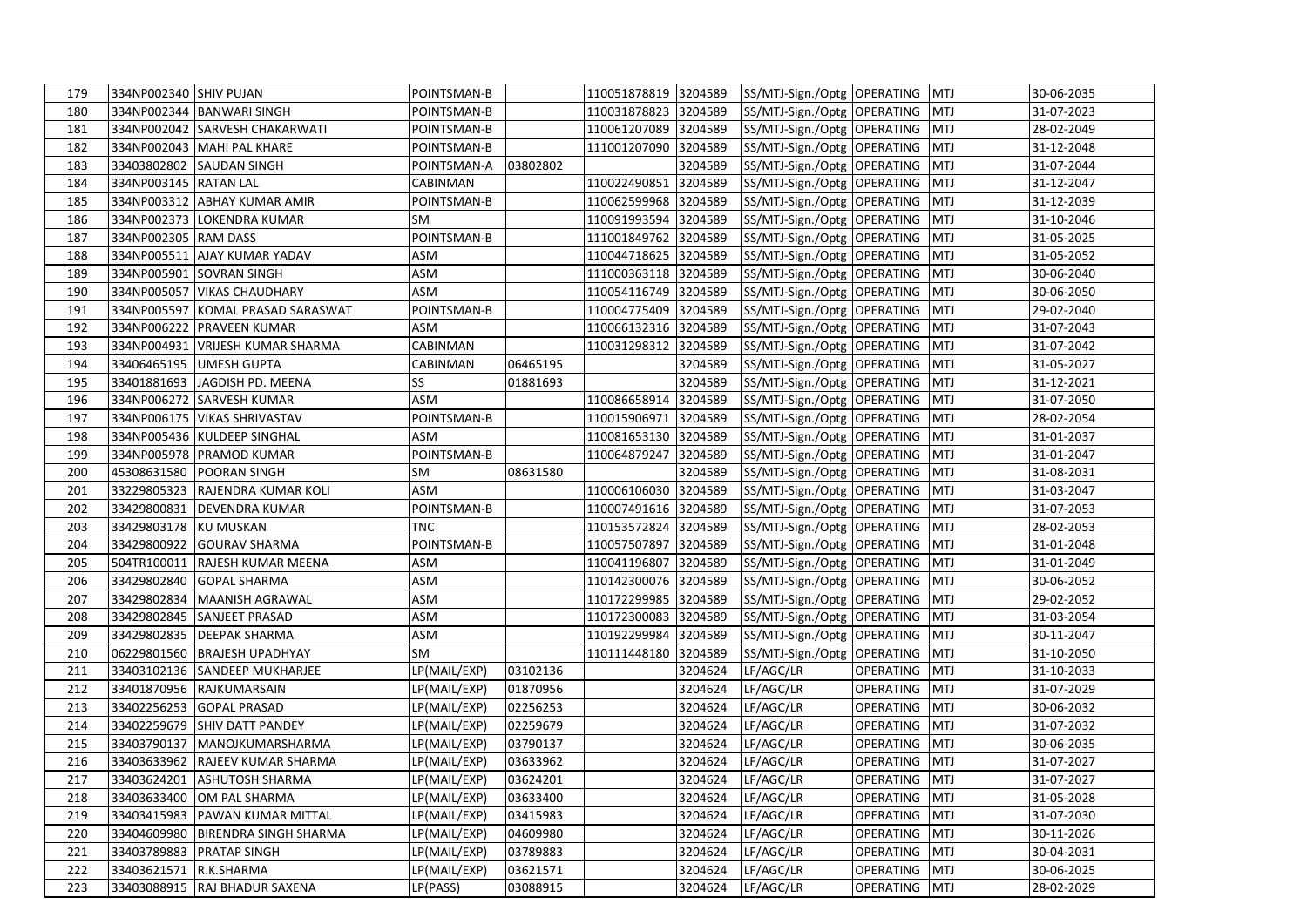| 224 |                        | 33476500329 BRIJ BHOOSHAN AGARWAL | LP(MAIL/EXP)            | 76500329 |                      | 3204624 | LF/AGC/LR    | <b>OPERATING</b> | <b>MTJ</b> | 30-09-2026 |
|-----|------------------------|-----------------------------------|-------------------------|----------|----------------------|---------|--------------|------------------|------------|------------|
| 225 | 33403414840            | <b>CHANDRA KANT MISHRA</b>        | LP(PASS)                | 03414840 |                      | 3204624 | LF/AGC/LR    | OPERATING        | <b>MTJ</b> | 31-07-2036 |
| 226 |                        | 33407987869 GOVIND HARI SHARMA    | LP(PASS)                | 07987869 |                      | 3204624 | LF/AGC/LR    | OPERATING        | <b>MTJ</b> | 30-09-2037 |
| 227 | 334NP000806 ABHISHEK   |                                   | (RUN)LP-SHUNTE          |          | 110060288360         | 3204626 | LF/MTJ/LR    | OPERATING        | <b>MTJ</b> | 31-07-2039 |
| 228 |                        | 334NP005338 SHREE LAL MEENA       | LP (GOODS)              |          | 110062327291         | 3204626 | LF/MTJ/LR    | <b>OPERATING</b> | <b>MTJ</b> | 31-07-2049 |
| 229 | 09329800747            | <b>MOHIT KUMAR</b>                | <b>ALP</b>              |          | 110112552615 3204629 |         | LF/NDLS/LR   | OPERATING        | MTJ        | 30-09-2053 |
| 230 | 09329800758            | RAVINDERA SINGH BHATI             | <b>ALP</b>              |          | 110047467118         | 3204629 | LF/NDLS/LR   | OPERATING        | MTJ        | 31-10-2050 |
| 231 | 33229805394            | <b>SONVIR SINGH</b>               | <b>ALP</b>              |          | 110171576981         | 3204629 | LF/NDLS/LR   | OPERATING        | <b>MTJ</b> | 31-10-2052 |
| 232 | 334NP003777 AJIT SINGH |                                   | LP (GOODS)              |          | 110003384038 3204629 |         | LF/NDLS/LR   | OPERATING        | MTJ        | 31-12-2049 |
| 233 | 09329800918            | <b>GULJARI SHARMA</b>             | <b>ALP</b>              |          | 110044775455         | 3204629 | LF/NDLS/LR   | OPERATING        | MTJ        | 31-07-2049 |
| 234 | 09329800886            | <b>SHUBHAM TIWARI</b>             | ALP                     |          | 110152628685         | 3204629 | LF/NDLS/LR   | OPERATING        | <b>MTJ</b> | 31-01-2051 |
| 235 | 09329800847            | <b>PINTU BAIRWA</b>               | <b>ALP</b>              |          | 110102565180         | 3204629 | LF/NDLS/LR   | OPERATING        | <b>MTJ</b> | 31-05-2051 |
| 236 | 33403767851            | <b>AMAR KUMAR</b>                 | Sr.GUARD(GOOD 03767851  |          |                      | 3204638 | SS/Guard/MTJ | OPERATING        | MTJ        | 31-01-2034 |
| 237 | 33403800568            | <b>SHISUPAL SINGH</b>             | Sr.GUARD(GOOD 03800568  |          |                      | 3204638 | SS/Guard/MTJ | <b>OPERATING</b> | <b>MTJ</b> | 30-09-2042 |
| 238 | 33403594040            | <b>SURESH CHAND</b>               | Sr.GUARD(GOOD 03594040  |          |                      | 3204638 | SS/Guard/MTJ | OPERATING        | MTJ        | 30-04-2021 |
| 239 | 33400529231            | <b>SANJAY MISHRA</b>              | GUARD(MAIL/EX 00529231  |          |                      | 3204638 | SS/Guard/MTJ | OPERATING        | MTJ        | 30-11-2031 |
| 240 | 33400529251            | <b>JITENDRA MITTAL</b>            | Sr.GUARD(PASS) 00529251 |          |                      | 3204638 | SS/Guard/MTJ | OPERATING        | <b>MTJ</b> | 31-07-2031 |
| 241 | 33403625126            | <b>SURESHCHAND SHARMA</b>         | Sr.GUARD(GOOD 03625126  |          |                      | 3204638 | SS/Guard/MTJ | <b>OPERATING</b> | MTJ        | 31-03-2024 |
| 242 |                        | 334NP000042 JAGDISH PRASAD        | GUARD (GOODS)           |          | 110020286420         | 3204638 | SS/Guard/MTJ | <b>OPERATING</b> | <b>MTJ</b> | 31-01-2043 |
| 243 | 33403327590            | <b>VIJAY KUMAR</b>                | GUARD(MAIL/EX 03327590  |          |                      | 3204638 | SS/Guard/MTJ | OPERATING        | MTJ        | 31-03-2021 |
| 244 |                        | 334NP001814 KANCHI LAL GAUTAM     | Sr.GUARD(GOOD           |          | 110090685069         | 3204638 | SS/Guard/MTJ | <b>OPERATING</b> | MTJ        | 31-08-2037 |
| 245 | 33401695078            | <b>BHAGWAN SAHAI SHARMA</b>       | Sr.GUARD(GOOD 01695078  |          |                      | 3204638 | SS/Guard/MTJ | OPERATING        | <b>MTJ</b> | 31-12-2022 |
| 246 | 33408219735            | <b>VINOD KUMAR PATHAK</b>         | Sr.GUARD(GOOD 08219735  |          |                      | 3204638 | SS/Guard/MTJ | OPERATING        | MTJ        | 31-08-2026 |
| 247 |                        | 334NP001862 MUKESH KUMAR MEENA    | Sr.GUARD(PASS)          |          | 110090426954         | 3204638 | SS/Guard/MTJ | OPERATING        | MTJ        | 31-03-2043 |
| 248 |                        | 334NP002004 RAMJEE LAL MEENA      | Sr.GUARD(PASS)          |          | 110040428098         | 3204638 | SS/Guard/MTJ | OPERATING        | <b>MTJ</b> | 31-01-2038 |
| 249 | 33408880000            | <b>VIJAY KUMAR</b>                | Sr.GUARD(GOOD 08880000  |          |                      | 3204638 | SS/Guard/MTJ | OPERATING        | <b>MTJ</b> | 30-04-2036 |
| 250 | 33400895431            | <b>ARUN KUMAR</b>                 | Sr.GUARD(GOOD 00895431  |          |                      | 3204638 | SS/Guard/MTJ | <b>OPERATING</b> | <b>MTJ</b> | 31-12-2027 |
| 251 | 33403776487            | <b>VISHNU KUMAR</b>               | Sr.GUARD(GOOD 03776487  |          |                      | 3204638 | SS/Guard/MTJ | OPERATING        | <b>MTJ</b> | 31-03-2029 |
| 252 | 33400529268            | <b>KISHOR KUMAR</b>               | Sr.GUARD(GOOD 00529268  |          |                      | 3204638 | SS/Guard/MTJ | <b>OPERATING</b> | <b>MTJ</b> | 31-10-2029 |
| 253 | 33403776724            | <b>RAMGOPAL MEENA</b>             | Sr.GUARD(GOOD 03776724  |          |                      | 3204638 | SS/Guard/MTJ | OPERATING        | <b>MTJ</b> | 31-07-2021 |
| 254 | 33408219736 TULA RAM   |                                   | Sr.GUARD(GOOD 08219736  |          |                      | 3204638 | SS/Guard/MTJ | OPERATING        | MTJ        | 30-11-2020 |
| 255 | 33403354228            | <b>JUGAL SINGH</b>                | Sr.GUARD(GOOD 03354228  |          |                      | 3204638 | SS/Guard/MTJ | OPERATING        | <b>MTJ</b> | 30-06-2031 |
| 256 | 33400529243            | MANOJ NAUTIYAL                    | Sr.GUARD(PASS) 00529243 |          |                      | 3204638 | SS/Guard/MTJ | OPERATING        | <b>MTJ</b> | 31-01-2034 |
| 257 |                        | 334NP000958 LALAN KUMAR           | Sr.GUARD(PASS)          |          | 110090685041         | 3204638 | SS/Guard/MTJ | OPERATING        | <b>MTJ</b> | 31-07-2036 |
| 258 |                        | 334NP000333 DINESH KUMAR SHARMA   | Sr.GUARD(GOOD           |          | 110090286646         | 3204638 | SS/Guard/MTJ | OPERATING        | <b>MTJ</b> | 31-12-2039 |
| 259 |                        | 33403266886 DINESHCHANDSHARMA     | Sr.GUARD(PASS) 03266886 |          |                      | 3204638 | SS/Guard/MTJ | OPERATING        | MTJ        | 31-10-2020 |
| 260 |                        | 334NP005161 MANOJ KUMAR           | Sr.GUARD(GOOD           |          | 111004226060         | 3204638 | SS/Guard/MTJ | <b>OPERATING</b> | MTJ        | 30-09-2046 |
| 261 |                        | 334NP005160 SUNIL KUMAR BAIRWA    | Sr.GUARD(GOOD           |          | 110064226059         | 3204638 | SS/Guard/MTJ | OPERATING        | MTJ        | 30-11-2050 |
| 262 |                        | 334NP005409 NAGENDRA YADAVA       | Sr.GUARD(GOOD           |          | 110094577821 3204638 |         | SS/Guard/MTJ | OPERATING        | MTJ        | 31-03-2046 |
| 263 |                        | 334NP004055 RISHIKESH MEENA       | Sr.GUARD(PASS)          |          | 110000287813         | 3204638 | SS/Guard/MTJ | OPERATING        | <b>MTJ</b> | 30-06-2042 |
| 264 | 33406472760            | <b>BAL KISHAN SHARMA</b>          | Sr.GUARD(GOOD 06472760  |          |                      | 3204638 | SS/Guard/MTJ | OPERATING        | <b>MTJ</b> | 29-02-2032 |
| 265 | 33403767978            | <b>LALIT KUMAR</b>                | Sr.GUARD(PASS) 03767978 |          |                      | 3204638 | SS/Guard/MTJ | OPERATING        | <b>MTJ</b> | 31-07-2029 |
| 266 |                        | 334NP003368 PRAKASH CHAND         | Sr.GUARD(GOOD           |          | 110002663155 3204638 |         | SS/Guard/MTJ | OPERATING        | MTJ        | 31-01-2040 |
| 267 |                        | 334NP002466 MANOHAR PRASAD        | Sr.GUARD(PASS)          |          | 111000519383 3204638 |         | SS/Guard/MTJ | <b>OPERATING</b> | <b>MTJ</b> | 31-12-2042 |
| 268 |                        | 334NP005395 PREM KUMAR CHOUDHARY  | Sr.GUARD(GOOD           |          | 110054561427 3204638 |         | SS/Guard/MTJ | OPERATING        | <b>MTJ</b> | 31-01-2047 |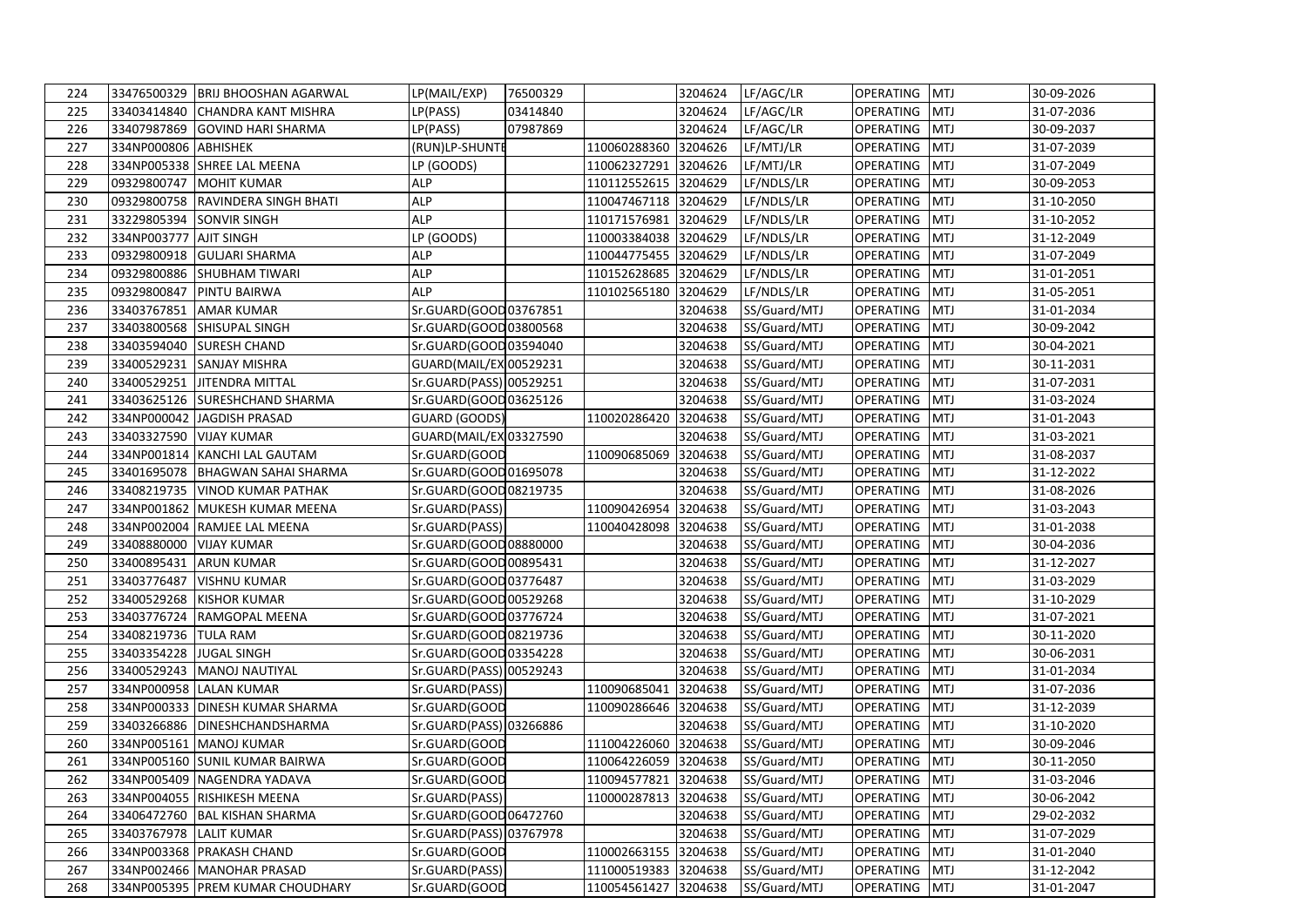| 269 |                         | 334NP005174 SUNDER SINGH MEENA    | Sr.GUARD(GOOD           |          | 110034226072 3204638 |         | SS/Guard/MTJ           | <b>OPERATING MTJ</b> |            | 30-11-2051 |
|-----|-------------------------|-----------------------------------|-------------------------|----------|----------------------|---------|------------------------|----------------------|------------|------------|
| 270 |                         | 334NP005453 SHARIQUE JAMAL ANSARI | Sr.GUARD(GOOD           |          | 110004673396         | 3204638 | SS/Guard/MTJ           | OPERATING            | <b>MTJ</b> | 31-05-2048 |
| 271 | 33403444909 BRIJ MOHAN  |                                   | GUARD(MAIL/EX 03444909  |          |                      | 3204638 | SS/Guard/MTJ           | OPERATING            | <b>MTJ</b> | 31-07-2037 |
| 272 |                         | 334NP005193 SHESH NATH YADAV      | Sr.GUARD(GOOD           |          | 110064312004 3204638 |         | SS/Guard/MTJ           | OPERATING            | <b>MTJ</b> | 31-07-2044 |
| 273 | 45436402037             | <b>MAHESH KATARA</b>              | Sr.GUARD(GOOD           |          | 110071882822         | 3204638 | SS/Guard/MTJ           | OPERATING            | <b>MTJ</b> | 31-07-2049 |
| 274 | 00211400416             | <b>DGVIJAY SINGH BUNDELE</b>      | GUARD (GOODS)           |          | 110033944470 3204638 |         | SS/Guard/MTJ           | <b>OPERATING</b>     | <b>MTJ</b> | 31-08-2047 |
| 275 | 00310404995             | JYOTI PRAKASH GAUR                | GUARD (GOODS)           |          | 110084563068         | 3204638 | SS/Guard/MTJ           | OPERATING            | <b>MTJ</b> | 31-07-2049 |
| 276 | 33429800135             | <b>SHYAM SUNDER</b>               | Sr.GUARD(GOOD           |          | 110036828278         | 3204638 | SS/Guard/MTJ           | OPERATING            | <b>MTJ</b> | 30-11-2050 |
| 277 | 33429802903             | <b>NAVNEET SINGH</b>              | GUARD (GOODS)           |          | 111102429088 3204638 |         | SS/Guard/MTJ           | <b>OPERATING</b>     | <b>MTJ</b> | 31-01-2053 |
| 278 | 33429802896             | <b>HARSH KUMAR</b>                | GUARD (GOODS)           |          | 110142392824 3204638 |         | SS/Guard/MTJ           | <b>OPERATING</b>     | <b>MTJ</b> | 30-09-2051 |
| 279 | 33429802897             | <b>UPENDRA KUMAR</b>              | GUARD (GOODS)           |          | 110162392823         | 3204638 | SS/Guard/MTJ           | <b>OPERATING</b>     | <b>MTJ</b> | 30-04-2050 |
| 280 | 33429802797             | <b>SUNIL KUMAR PATEL</b>          | GUARD (GOODS)           |          | 110172254500 3204638 |         | SS/Guard/MTJ           | OPERATING            | <b>MTJ</b> | 31-03-2050 |
| 281 | 33429802877             | <b>SANDEEP KUMAR MAURYA</b>       | GUARD (GOODS)           |          | 110102358479 3204638 |         | SS/Guard/MTJ           | OPERATING            | <b>MTJ</b> | 31-05-2053 |
| 282 | 33429802798             | <b>PRASHANT SINGH</b>             | GUARD (GOODS)           |          | 110152254496 3204638 |         | SS/Guard/MTJ           | OPERATING            | <b>MTJ</b> | 31-07-2053 |
| 283 |                         | 33429802819   MANOJ SINGH BUTOLA  | GUARD (GOODS)           |          | 110141530299 3204638 |         | SS/Guard/MTJ           | <b>OPERATING</b>     | <b>MTJ</b> | 28-02-2050 |
| 284 | 33429802801             | PANKAJ CHAUDHARY                  | GUARD (GOODS)           |          | 110112254498         | 3204638 | SS/Guard/MTJ           | OPERATING            | <b>MTJ</b> | 28-02-2051 |
| 285 | 33429802894             | <b>SURESH KUMAR MEENA</b>         | GUARD (GOODS)           |          | 110102392826 3204638 |         | SS/Guard/MTJ           | OPERATING            | <b>MTJ</b> | 30-06-2053 |
| 286 | 33429802895             | <b>RAVINDER SINGH</b>             | GUARD (GOODS)           |          | 110122392825 3204638 |         | SS/Guard/MTJ           | <b>OPERATING</b>     | <b>MTJ</b> | 31-03-2050 |
| 287 | 33429802876             | RAGHAVENDRA SINGH                 | GUARD (GOODS)           |          | 110122358481 3204638 |         | SS/Guard/MTJ           | OPERATING            | <b>MTJ</b> | 31-05-2052 |
| 288 | 33429802878             | <b>GAURAV KUMAR HOON</b>          | GUARD (GOODS)           |          | 110142358480         | 3204638 | SS/Guard/MTJ           | OPERATING            | <b>MTJ</b> | 30-06-2052 |
| 289 | 27329804254             | <b>AJIJ KHAN</b>                  | GUARD (GOODS)           |          | 111103116231 3204638 |         | SS/Guard/MTJ           | <b>OPERATING</b>     | <b>MTJ</b> | 31-08-2048 |
| 290 | 33429802993             | <b>PANKAJ KUMAR</b>               | GUARD (GOODS)           |          | 110142635998 3204638 |         | SS/Guard/MTJ           | OPERATING            | <b>MTJ</b> | 31-05-2053 |
| 291 | 33429802245             | <b>VISHNU DATT BAGHEL</b>         | GUARD (GOODS)           |          | 110151325721         | 3204638 | SS/Guard/MTJ           | <b>OPERATING</b>     | <b>MTJ</b> | 30-06-2047 |
| 292 | 33429802156             | <b>GYANENDRA KUMR</b>             | GUARD (GOODS)           |          | 110111443691         | 3204638 | SS/Guard/MTJ           | <b>OPERATING</b>     | <b>MTJ</b> | 31-10-2053 |
| 293 | 33429802073             | <b>NITIN KAPOOR</b>               | GUARD (GOODS)           |          | 110171325720         | 3204638 | SS/Guard/MTJ           | <b>OPERATING</b>     | <b>MTJ</b> | 31-08-2049 |
| 294 | 33403762427             | OM PRAKASH TIWARI                 | Sr.SIG.MAINTAIN03762427 |          |                      | 3204807 | SSE/Sig/KSV            | <b>S&amp;T</b>       | MTJ        | 28-02-2031 |
| 295 |                         | 334NP000315 ARVIND KUMAR          | Sr.SIG.MAINTAIN         |          | 110070286387         | 3204807 | SSE/Sig/KSV            | <b>S&amp;T</b>       | MTJ        | 29-02-2044 |
| 296 |                         | 33403281670 BHAGWAN SINGH         | Sr.SIG.MAINTAIN03281670 |          |                      | 3204807 | SSE/Sig/KSV            | <b>S&amp;T</b>       | MTJ        | 31-01-2020 |
| 297 | 33403635170             | <b>KEDAR SINGH</b>                | ТM                      | 03635170 |                      | 3204777 | <b>ASTE Office/MTJ</b> | <b>S&amp;T</b>       | MTJ        | 31-07-2021 |
| 298 | 33403635892             | SHAILESHWAR PRAKASH SAXENA        | OS                      | 03635892 |                      | 3204777 | <b>ASTE Office/MTJ</b> | <b>S&amp;T</b>       | MTJ        | 31-03-2025 |
| 299 | 33404171640             | <b>VIPINKUMAR</b>                 | SIG. MAINTAINE 04171640 |          |                      | 3204777 | <b>ASTE Office/MTJ</b> | <b>S&amp;T</b>       | MTJ        | 31-08-2026 |
| 300 | 334NP001782 SMT CHIROGI |                                   | KHALASI HELPER          |          | 110070668399         | 3204777 | <b>ASTE Office/MTJ</b> | <b>S&amp;T</b>       | MTJ        | 30-04-2028 |
| 301 | 334NP004921 RINKU SINGH |                                   | <b>TRACK MNTR-IV</b>    |          | 110023997775         | 3204777 | <b>ASTE Office/MTJ</b> | S&T                  | MTJ        | 30-06-2050 |
| 302 | 34303762087             | <b>ANIL KUMAR</b>                 | <b>SSE (WORKS)</b>      | 03762087 |                      | 3204779 | SSE/Sig/Tele           | <b>S&amp;T</b>       | MTJ        | 30-09-2026 |
| 303 | 33400927466             | <b>BAL KISHAN MEENA</b>           | <b>CTO</b>              | 00927466 |                      | 3204779 | SSE/Sig/Tele           | <b>S&amp;T</b>       | MTJ        | 31-05-2020 |
| 304 | 33403761277             | <b>ARUN KUMAR GUPTA</b>           | SSE (SIG)               | 03761277 |                      | 3204779 | SSE/Sig/Tele           | S&T                  | MTJ        | 30-09-2030 |
| 305 | 33403635776             | <b>ASHOK BHATIA</b>               | SSE (TELE)              | 03635776 |                      | 3204779 | SSE/Sig/Tele           | <b>S&amp;T</b>       | MTJ        | 31-08-2022 |
| 306 | 33403635673             | NIZAMUDDIN                        | SSE (TELE)              | 03635673 |                      | 3204779 | SSE/Sig/Tele           | <b>S&amp;T</b>       | MTJ        | 30-09-2023 |
| 307 |                         | 334NP001842 MUKESH KUMAR MEENA    | SSE (SIG)               |          | 110090700945         | 3204779 | SSE/Sig/Tele           | S&T                  | MTJ        | 31-05-2043 |
| 308 | 33404171135             | <b>CHANDAN SINGH</b>              | JE (SIG)                | 04171135 |                      | 3204779 | SSE/Sig/Tele           | <b>S&amp;T</b>       | MTJ        | 31-10-2019 |
| 309 | 33403762415             | <b>DEVENDRA KUMAR</b>             | JE (SIG)                | 03762415 |                      | 3204779 | SSE/Sig/Tele           | <b>S&amp;T</b>       | MTJ        | 31-01-2031 |
| 310 | 33403762257             | OM PRAKASH VERMA                  | JE (SIG)                | 03762257 |                      | 3204779 | SSE/Sig/Tele           | <b>S&amp;T</b>       | MTJ        | 30-09-2026 |
| 311 |                         | 334NP002352 HAMID AKHTER          | SSE (SIG)               |          | 110061907274         | 3204779 | SSE/Sig/Tele           | <b>S&amp;T</b>       | MTJ        | 31-12-2043 |
| 312 |                         | 334NP002351 AVINASH DUBEY         | SSE (SIG)               |          | 110081907273         | 3204779 | SSE/Sig/Tele           | <b>S&amp;T</b>       | MTJ        | 31-08-2042 |
| 313 |                         | 33403762180 NETRA PAL SINGH       | JE (SIG)                | 03762180 |                      | 3204779 | SSE/Sig/Tele           | <b>S&amp;T</b>       | <b>MTJ</b> | 31-01-2028 |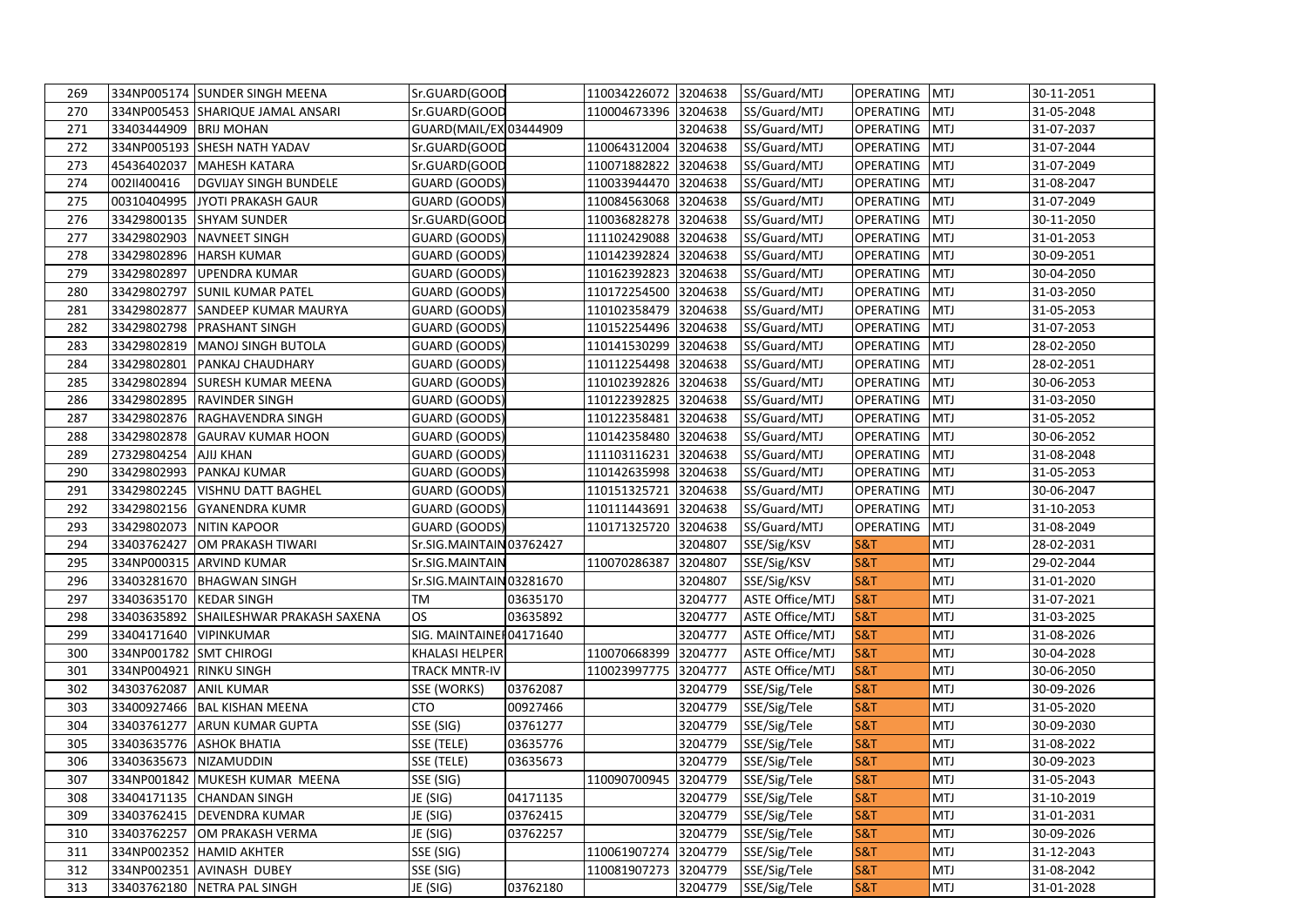| 314 |                         | 334NP000630 AJEET KUMAR                | SSE (SIG)                |          | 110000637392 3204779 |         | SSE/Sig/Tele | S&T            | <b>MTJ</b> | 31-08-2044 |
|-----|-------------------------|----------------------------------------|--------------------------|----------|----------------------|---------|--------------|----------------|------------|------------|
| 315 |                         | 33403635995 SUREKHA DEVI               | HD.TELEPHONE (03635995   |          |                      | 3204779 | SSE/Sig/Tele | <b>S&amp;T</b> | MTJ        | 30-06-2027 |
| 316 |                         | 33413747381 ASHOK KUMAR                | SSE (SIG)                | 13747381 |                      | 3204779 | SSE/Sig/Tele | <b>S&amp;T</b> | MTJ        | 31-10-2035 |
| 317 |                         | 33401998353 RAJNEESH KUMAR VISHWAKARMA | SSE R SnT                | 01998353 |                      | 3204779 | SSE/Sig/Tele | <b>S&amp;T</b> | MTJ        | 31-05-2040 |
| 318 |                         | 334NP003382 PREM SINGH CHANDEL         | SE (TELE)                |          | 110051169100         | 3204779 | SSE/Sig/Tele | <b>S&amp;T</b> | MTJ        | 31-05-2045 |
| 319 |                         | 334NP002480 SARWAN KUMAR               | SSE (TELE)               |          | 110042263979 3204779 |         | SSE/Sig/Tele | <b>S&amp;T</b> | MTJ        | 28-02-2035 |
| 320 |                         | 334NP002102 DHIRENDRA KUMAR            | SE (SIG)                 |          | 110071434483         | 3204779 | SSE/Sig/Tele | <b>S&amp;T</b> | MTJ        | 30-06-2045 |
| 321 | 334NP002101             | BIRENDRA KUMAR MISHRA                  | SE (SIG)                 |          | 110031298911         | 3204779 | SSE/Sig/Tele | <b>S&amp;T</b> | MTJ        | 31-08-2039 |
| 322 |                         | 33429801382   DHARAM RAJ MORYA         | JR. TYPIST               |          | 110007866808         | 3204779 | SSE/Sig/Tele | <b>S&amp;T</b> | MTJ        | 31-08-2051 |
| 323 |                         | 33404171160 SHAJI M MATHEW             | SIG. MAINTAINEI 04171160 |          |                      | 3204807 | SSE/Sig/KSV  | <b>S&amp;T</b> | MTJ        | 31-05-2022 |
| 324 | 33403732721             | <b>SHAHID KHAN</b>                     | TM                       | 03732721 |                      | 3204807 | SSE/Sig/KSV  | <b>S&amp;T</b> | MTJ        | 31-01-2031 |
| 325 | 334NP000206 NIZAM       |                                        | <b>KHALASI</b>           |          | 110080289328 3204807 |         | SSE/Sig/KSV  | <b>S&amp;T</b> | MTJ        | 31-12-2047 |
| 326 | 33403281218 GULAB KHAN  |                                        | Sr.SIG.MAINTAIN 03281218 |          |                      | 3204807 | SSE/Sig/KSV  | <b>S&amp;T</b> | <b>MTJ</b> | 31-12-2019 |
| 327 | 33447202531             | <b>JITENDER GIRI</b>                   | SIG.MAINTAINER 47202531  |          |                      | 3204807 | SSE/Sig/KSV  | <b>S&amp;T</b> | MTJ        | 31-07-2022 |
| 328 | 33405590802 GIRRAJ      |                                        | KHALASI                  | 05590802 |                      | 3204807 | SSE/Sig/KSV  | <b>S&amp;T</b> | MTJ        | 31-05-2031 |
| 329 | 33403597740 NIHAL SINGH |                                        | KHALASI                  | 03597740 |                      | 3204807 | SSE/Sig/KSV  | S&T            | MTJ        | 29-02-2024 |
| 330 |                         | 33403639514 DINESH KUMAR               | Sr.SIG.MAINTAIN03639514  |          |                      | 3204807 | SSE/Sig/KSV  | <b>S&amp;T</b> | MTJ        | 31-08-2024 |
| 331 |                         | 33404171895   P K CHATURVEDI           | Sr.SIG.MAINTAIN04171895  |          |                      | 3204807 | SSE/Sig/KSV  | <b>S&amp;T</b> | MTJ        | 31-01-2020 |
| 332 |                         | 33403762348 SANJAY KUMAR SINHA         | Sr.SIG.MAINTAIN 03762348 |          |                      | 3204807 | SSE/Sig/KSV  | <b>S&amp;T</b> | MTJ        | 31-01-2029 |
| 333 | 334NP001595 SHYAM WATI  |                                        | <b>KHALASI</b>           |          | 110010649131         | 3204807 | SSE/Sig/KSV  | <b>S&amp;T</b> | MTJ        | 30-11-2027 |
| 334 |                         | 334NP003514 SHASHI KANT MAHOR          | KHALASI                  |          | 110003313406 3204760 |         | SSE/Sig/MTJ  | S&T            | MTJ        | 31-08-2053 |
| 335 |                         | 334NP005611 DEEPAK KUMAR MISHRA        | KHALASI HELPER           |          | 110094795645         | 3204760 | SSE/Sig/MTJ  | S&T            | <b>MTJ</b> | 31-12-2046 |
| 336 |                         | 334NP005610 RAVINDRA KUMAR             | KHALASI HELPER           |          | 110004795644 3204760 |         | SSE/Sig/MTJ  | S&T            | <b>MTJ</b> | 31-07-2048 |
| 337 |                         | 334NP005412 PAWAN KUMAR                | KHALASI HELPER           |          | 110034577824 3204760 |         | SSE/Sig/MTJ  | S&T            | <b>MTJ</b> | 31-10-2052 |
| 338 |                         | 334NP005414 VIRENDRA SINGH             | KHALASI HELPER           |          | 111004577826         | 3204760 | SSE/Sig/MTJ  | S&T            | <b>MTJ</b> | 31-08-2040 |
| 339 |                         | 334NP005415   BANWARI LAL BAGHEL       | KHALASI HELPER           |          | 110084577827         | 3204760 | SSE/Sig/MTJ  | S&T            | <b>MTJ</b> | 31-03-2047 |
| 340 |                         | 334NP005644 AMAR JEET SINGH            | KHALASI HELPER           |          | 110014825667 3204760 |         | SSE/Sig/MTJ  | S&T            | <b>MTJ</b> | 31-08-2051 |
| 341 |                         | 334NP004999   VIKASH KUMAR SINGH       | SIG.MAINTAINER           |          | 110094032900 3204760 |         | SSE/Sig/MTJ  | <b>S&amp;T</b> | MTJ        | 29-02-2044 |
| 342 |                         | 334NP003428 RAM PRAKASH                | KHALASI                  |          | 110062768077         | 3204760 | SSE/Sig/MTJ  | <b>S&amp;T</b> | MTJ        | 30-04-2024 |
| 343 |                         | 334NP002283 KANWAR SINGH               | SIG.MAINTAINER           |          | 110081817833 3204760 |         | SSE/Sig/MTJ  | S&T            | <b>MTJ</b> | 30-04-2028 |
| 344 |                         | 334NP005423 GAJENDRA SINGH             | KHALASI HELPER           |          | 110014577825 3204760 |         | SSE/Sig/MTJ  | <b>S&amp;T</b> | <b>MTJ</b> | 31-07-2048 |
| 345 |                         | 33404171159   VEERENDRA SINGH          | Sr.SIG.MAINTAIN 04171159 |          |                      | 3204760 | SSE/Sig/MTJ  | <b>S&amp;T</b> | MTJ        | 31-07-2022 |
| 346 |                         | 334NP005612 LAKHAN SINGH               | KHALASI                  |          | 110074795646 3204760 |         | SSE/Sig/MTJ  | S&T            | MTJ        | 31-01-2051 |
| 347 |                         | 332NP216109 ARUN KUMAR SHARMA          | TECH-III                 |          | 110075303630 3204760 |         | SSE/Sig/MTJ  | S&T            | <b>MTJ</b> | 31-01-2054 |
| 348 |                         | 332NP217249 CHARAN SINGH MEENA         | <b>HELPER</b>            |          | 110062285124 3204760 |         | SSE/Sig/MTJ  | S&T            | <b>MTJ</b> | 31-07-2048 |
| 349 |                         | 33429801224 SHASHANK AWASTHI           | KHALASI HELPER           |          | 111007789513 3204760 |         | SSE/Sig/MTJ  | S&T            | <b>MTJ</b> | 31-10-2051 |
| 350 | 33429801227             | <b>KRISHAN GOPAL GUPTA</b>             | KHALASI HELPER           |          | 110057789748         | 3204760 | SSE/Sig/MTJ  | S&T            | <b>MTJ</b> | 30-09-2049 |
| 351 | 33429800444             | <b>KOMAL SINGH</b>                     | KHALASI HELPER           |          | 110047393571         | 3204760 | SSE/Sig/MTJ  | <b>S&amp;T</b> | MTJ        | 31-07-2053 |
| 352 |                         | 33429801206 SHUBHAM VERMA              | KHALASI                  |          | 110047646484 3204760 |         | SSE/Sig/MTJ  | S&T            | MTJ        | 30-09-2056 |
| 353 | 33429801205             | <b>IKBAL AHMAD</b>                     | KHALASI                  |          | 110067646483         | 3204760 | SSE/Sig/MTJ  | <b>S&amp;T</b> | MTJ        | 31-08-2051 |
| 354 | 33429800445             | SANJIV                                 | KHALASI HELPER           |          | 110067393570 3204760 |         | SSE/Sig/MTJ  | S&T            | MTJ        | 31-07-2055 |
| 355 | 33429800421             | SARVESH KUMAR                          | KHALASI HELPER           |          | 110077393575 3204760 |         | SSE/Sig/MTJ  | S&T            | MTJ        | 30-06-2054 |
| 356 | 33429800407             | <b>THAN SINGH</b>                      | KHALASI HELPER           |          | 110027393569         | 3204760 | SSE/Sig/MTJ  | <b>S&amp;T</b> | MTJ        | 31-07-2054 |
| 357 |                         | 33429800170 RAJ PAL SINGH              | KHALASI                  |          | 110007243365 3204760 |         | SSE/Sig/MTJ  | S&T            | MTJ        | 31-07-2046 |
| 358 |                         | 33429800354 HARI OM RAJPUT             | <b>KHALASI</b>           |          | 110077109636 3204760 |         | SSE/Sig/MTJ  | <b>S&amp;T</b> | MTJ        | 31-05-2053 |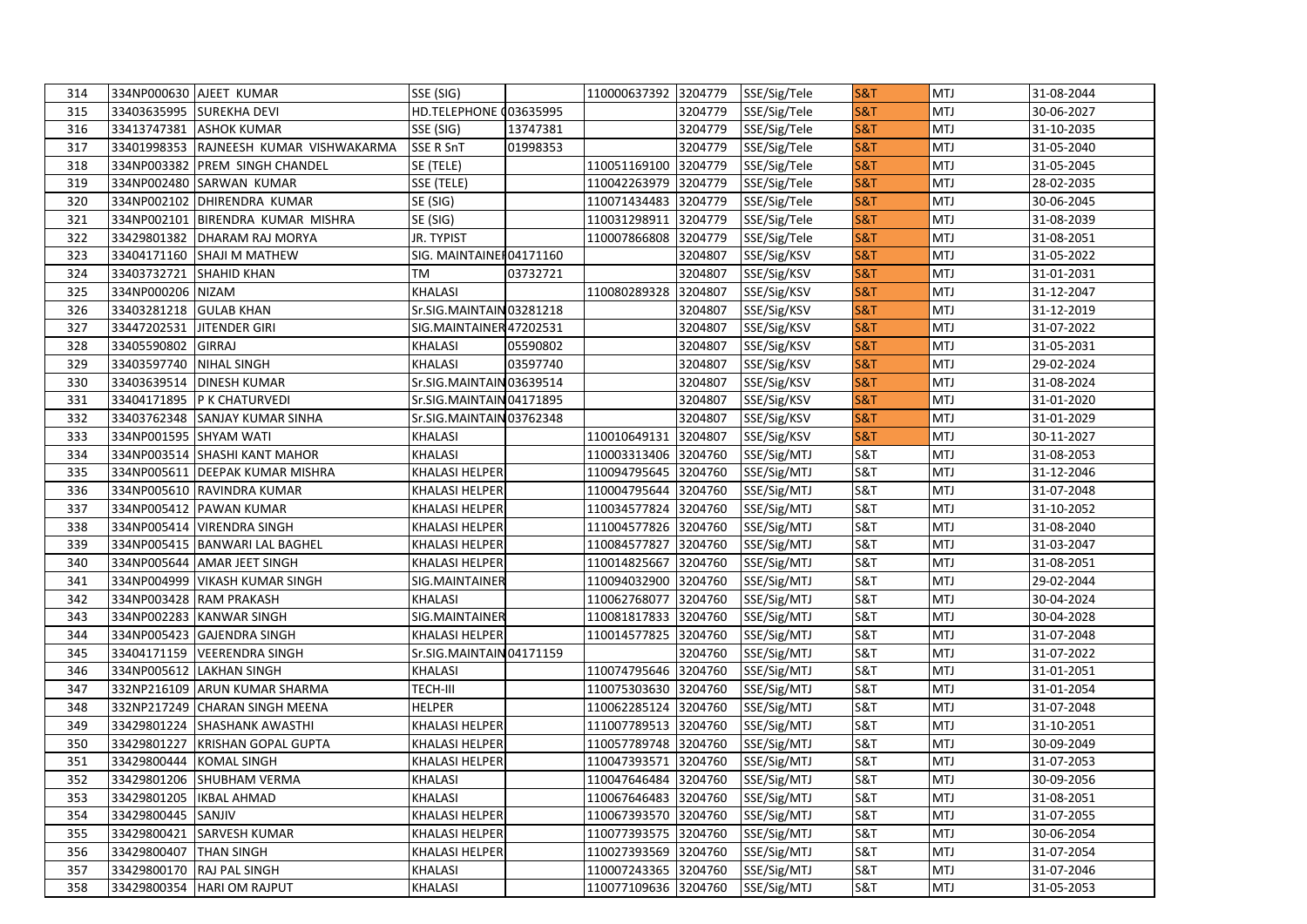| 359 | 33429800215 LALIT SAINI |                                      | <b>KHALASI</b>           |          | 110077243367 3204760 |         | SSE/Sig/MTJ | S&T            | <b>MTJ</b> | 31-12-2051 |
|-----|-------------------------|--------------------------------------|--------------------------|----------|----------------------|---------|-------------|----------------|------------|------------|
| 360 | 33429800207             | <b>MANOJ KUMAR</b>                   | <b>KHALASI</b>           |          | 110017225715 3204760 |         | SSE/Sig/MTJ | <b>S&amp;T</b> | <b>MTJ</b> | 31-12-2050 |
| 361 | 33429800202             | <b>LALIT KUMAR</b>                   | <b>KHALASI</b>           |          | 110097243366 3204760 |         | SSE/Sig/MTJ | S&T            | <b>MTJ</b> | 31-03-2045 |
| 362 |                         | 33429800356 RAHUL YADAV              | <b>KHALASI</b>           |          | 110057109637 3204760 |         | SSE/Sig/MTJ | <b>S&amp;T</b> | <b>MTJ</b> | 30-04-2050 |
| 363 | 33429800441             | <b>ARUN KUMAR</b>                    | KHALASI HELPER           |          | 110027393572 3204760 |         | SSE/Sig/MTJ | S&T            | <b>MTJ</b> | 30-04-2038 |
| 364 | 33429800419             | <b>BHAWNA SHARMA</b>                 | KHALASI HELPER           |          | 110007393573 3204760 |         | SSE/Sig/MTJ | S&T            | MTJ        | 31-08-2055 |
| 365 |                         | 33429800751 HEVENDRA KUMAR           | KHALASI HELPER           |          | 110037491623 3204760 |         | SSE/Sig/MTJ | S&T            | MTJ        | 31-07-2054 |
| 366 | 33429800757             | <b>ABHISHEK CHATURVEDI</b>           | <b>KHALASI HELPER</b>    |          | 110087491626 3204760 |         | SSE/Sig/MTJ | S&T            | <b>MTJ</b> | 30-09-2048 |
| 367 | 33429800745             | MOHD NAIMUDDIN                       | KHALASI HELPER           |          | 110077491621 3204760 |         | SSE/Sig/MTJ | S&T            | MTJ        | 28-02-2055 |
| 368 | 33429800992             | <b>DURGESH KANT</b>                  | <b>KHALASI</b>           |          | 110097604059 3204760 |         | SSE/Sig/MTJ | <b>S&amp;T</b> | <b>MTJ</b> | 31-08-2055 |
| 369 | 33429800862             | <b>ANANT KUMAR</b>                   | KHALASI HELPER           |          | 110037562416 3204760 |         | SSE/Sig/MTJ | S&T            | <b>MTJ</b> | 30-06-2054 |
| 370 | 50320132084             | DHOOPI RAM MEENA                     | KH HELPER                | 20132084 | 110053238324 3204760 |         | SSE/Sig/MTJ | S&T            | <b>MTJ</b> | 31-10-2039 |
| 371 | 50468140340             | RAJESH PRASAD                        | <b>KHALASI</b>           |          | 110033873576 3204760 |         | SSE/Sig/MTJ | <b>S&amp;T</b> | <b>MTJ</b> | 30-06-2051 |
| 372 | 50468140164             | <b>KHELRAJ MEENA</b>                 | <b>KHALASI</b>           |          | 110013834567         | 3204760 | SSE/Sig/MTJ | S&T            | <b>MTJ</b> | 31-08-2050 |
| 373 | 33429802787             | <b>SONVEER</b>                       | KHALASI HELPER           |          |                      | 3204760 | SSE/Sig/MTJ | S&T            | <b>MTJ</b> | 31-10-2055 |
| 374 | 33429802251             | <b>SABANA</b>                        | KHALASI HELPER           |          | 110131638091         | 3204760 | SSE/Sig/MTJ | S&T            | <b>MTJ</b> | 31-03-2051 |
| 375 | 33429802253             | <b>RAMNIVAS</b>                      | KHALASI HELPER           |          | 110141638213         | 3204760 | SSE/Sig/MTJ | S&T            | <b>MTJ</b> | 31-03-2058 |
| 376 | 33429802111             | <b>BHARTI SINGH</b>                  | KHALASI                  |          |                      | 3204760 | SSE/Sig/MTJ | S&T            | MTJ        | 30-06-2044 |
| 377 | 33429801606             | <b>SABIR KHAN</b>                    | KHALASI HELPER           |          |                      | 3204760 | SSE/Sig/MTJ | S&T            | <b>MTJ</b> | 31-08-2054 |
| 378 | 33429801007             | <b>SHYAM KAMAR</b>                   | <b>HELPER</b>            |          | 110007604061         | 3204760 | SSE/Sig/MTJ | S&T            | <b>MTJ</b> | 30-11-2055 |
| 379 | 53162121389             | PRAHLAD NARAYAN MEENA                | <b>KHALASI</b>           |          | 110012871155         | 3204760 | SSE/Sig/MTJ | S&T            | <b>MTJ</b> | 31-12-2037 |
| 380 | 33406416081             | <b>SANTLAL MEENA</b>                 | SIG. MAINTAINE 06416081  |          |                      | 3204760 | SSE/Sig/MTJ | S&T            | <b>MTJ</b> | 31-01-2027 |
| 381 | 33403638789             | RAM CHARAN MEENA                     | Sr.SIG.MAINTAIN03638789  |          |                      | 3204760 | SSE/Sig/MTJ | S&T            | MTJ        | 30-04-2023 |
| 382 | 33403282378             | <b>GANGA RAM</b>                     | <b>BLACK SMITH-I</b>     | 03282378 |                      | 3204760 | SSE/Sig/MTJ | S&T            | <b>MTJ</b> | 30-06-2022 |
| 383 | 33403762361             | <b>DEEPAK UPADHYAYA</b>              | Sr.SIG.MAINTAIN 03762361 |          |                      | 3204760 | SSE/Sig/MTJ | S&T            | <b>MTJ</b> | 30-11-2031 |
| 384 | 33403156758             | <b>MOHAN SINGH</b>                   | SIG. MAINTAINE 103156758 |          |                      | 3204760 | SSE/Sig/MTJ | <b>S&amp;T</b> | MTJ        | 30-04-2020 |
| 385 |                         | 33403762865 NIRAJ KUMAR              | <b>KHALASI</b>           | 03762865 |                      | 3204760 | SSE/Sig/MTJ | S&T            | <b>MTJ</b> | 31-05-2036 |
| 386 | 33404171676             | <b>HUKUM SINGH</b>                   | SIG. MAINTAINE 104171676 |          |                      | 3204760 | SSE/Sig/MTJ | S&T            | <b>MTJ</b> | 31-07-2023 |
| 387 | 334NP001492             | <b>GUDDI</b>                         | <b>KHALASI</b>           |          | 110040649068         | 3204760 | SSE/Sig/MTJ | S&T            | <b>MTJ</b> | 31-01-2036 |
| 388 |                         | 33404171627 MUKESH GAUTAM            | SIG. MAINTAINE 104171627 |          |                      | 3204760 | SSE/Sig/MTJ | S&T            | MTJ        | 31-07-2025 |
| 389 |                         | 33404171652 SURESH CHANDRA           | SIG. MAINTAINE 104171652 |          |                      | 3204760 | SSE/Sig/MTJ | <b>S&amp;T</b> | <b>MTJ</b> | 31-07-2024 |
| 390 | 33403282338             | MOHANMURARISHARMA                    | SIG.MAINTAINER03282338   |          |                      | 3204760 | SSE/Sig/MTJ | S&T            | <b>MTJ</b> | 31-10-2019 |
| 391 | 33403716867             | <b>SMT.RAJ KUMARI</b>                | <b>KHALASI</b>           |          |                      | 3204760 | SSE/Sig/MTJ | S&T            | <b>MTJ</b> | 31-08-2020 |
| 392 | 33403761745             | <b>ASHOK KUMAR</b>                   | Sr.SIG.MAINTAIN03761745  |          |                      | 3204760 | SSE/Sig/MTJ | S&T            | <b>MTJ</b> | 30-06-2022 |
| 393 | 33404171147             | <b>RAKESH KUMAR GAUTAM</b>           | SIG. MAINTAINE 104171147 |          |                      | 3204760 | SSE/Sig/MTJ | S&T            | MTJ        | 30-11-2022 |
| 394 |                         | 334NP000320 SUKHENDU KUMAR SINGH     | SIG. MAINTAINE           |          | 110050289064         | 3204760 | SSE/Sig/MTJ | <b>S&amp;T</b> | <b>MTJ</b> | 31-12-2039 |
| 395 |                         | 334NP004943 LALIT KUMAR SHARMA       | <b>KHALASI</b>           |          | 110074007514         | 3204760 | SSE/Sig/MTJ | S&T            | <b>MTJ</b> | 30-06-2039 |
| 396 |                         | 334NP004830 PRAMOD KUMAR SHARMA      | <b>KHALASI HELPER</b>    |          | 110003924651         | 3204760 | SSE/Sig/MTJ | <b>S&amp;T</b> | <b>MTJ</b> | 31-08-2043 |
| 397 |                         | 334NP004832 JJITENDRA KUMAR SARASWAT | <b>KHALASI HELPER</b>    |          | 110073924653 3204760 |         | SSE/Sig/MTJ | S&T            | <b>MTJ</b> | 31-01-2048 |
| 398 | 334NP002324 RADHA KANT  |                                      | SIG.MAINTAINER           |          | 110081859256 3204760 |         | SSE/Sig/MTJ | S&T            | <b>MTJ</b> | 31-10-2026 |
| 399 |                         | 334NP003849 SAURABH KUMAR            | <b>KHALASI</b>           |          | 111003403437         | 3204760 | SSE/Sig/MTJ | S&T            | <b>MTJ</b> | 31-10-2051 |
| 400 |                         | 334NP002409 DHARMENDRA KUMAR         | SIG.MAINTAINER           |          | 110012110481 3204760 |         | SSE/Sig/MTJ | S&T            | MTJ        | 30-04-2050 |
| 401 | 33400901029             | <b>MANGE LAL</b>                     | SIG. MAINTAINE 00901029  |          |                      | 3204760 | SSE/Sig/MTJ | S&T            | <b>MTJ</b> | 30-09-2039 |
| 402 |                         | 334NP002858 GAJANAND PRAJAPAT        | <b>KHALASI</b>           |          | 110032319301 3204760 |         | SSE/Sig/MTJ | S&T            | <b>MTJ</b> | 30-06-2044 |
| 403 |                         | 334NP002865 HARI RAM MEENA           | TCM-III                  |          | 110002319308 3204760 |         | SSE/Sig/MTJ | S&T            | <b>MTJ</b> | 31-07-2041 |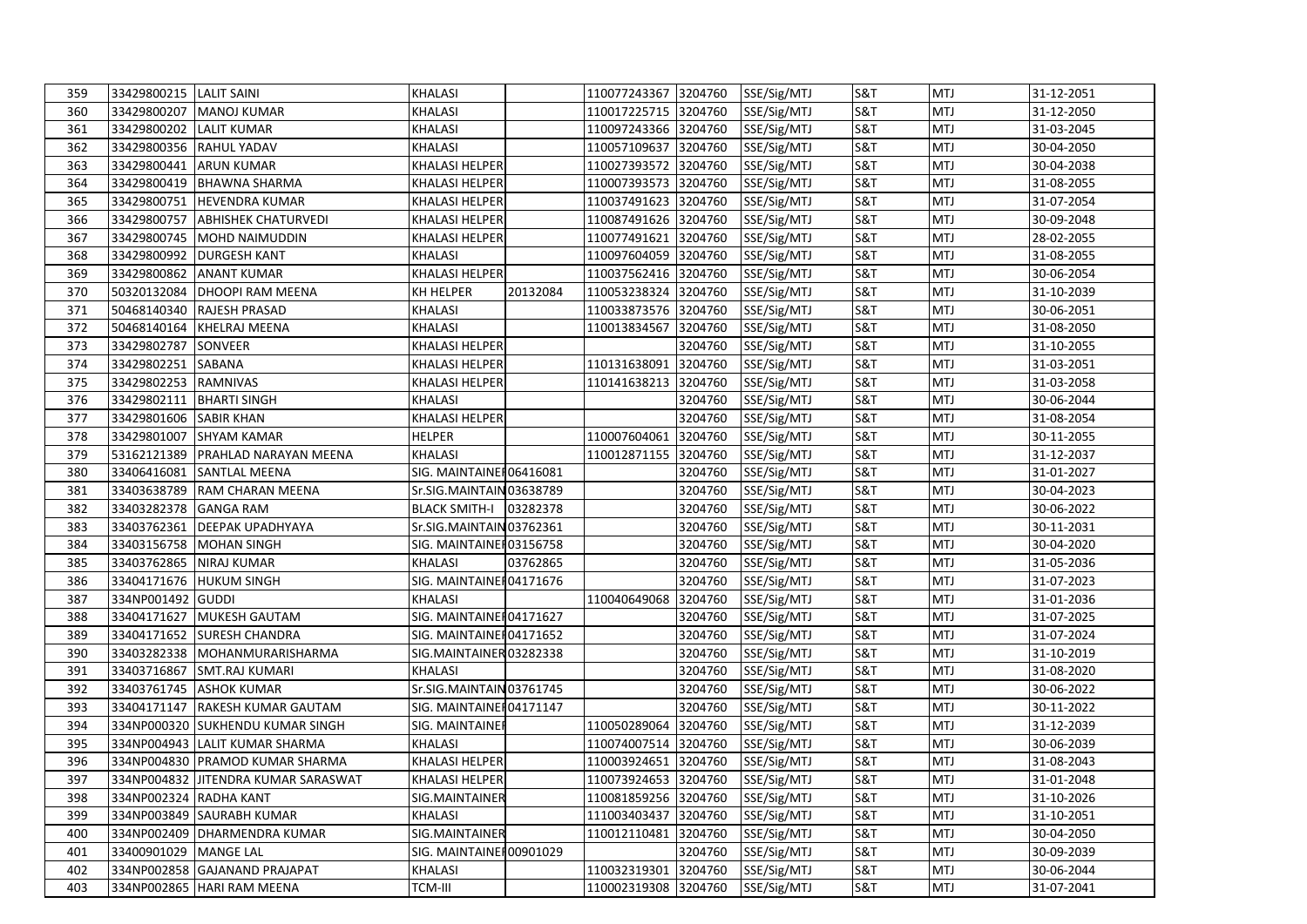| 404 |                           | 334NP004951 SHYAM SUNDER        | <b>KHALASI</b>           |          | 110020285915 3204760 |         | SSE/Sig/MTJ    | S&T            | <b>MTJ</b> | 31-12-2047 |
|-----|---------------------------|---------------------------------|--------------------------|----------|----------------------|---------|----------------|----------------|------------|------------|
| 405 |                           | 334NP005000 SUSHIL MEENA        | ESM-II                   |          | 110074032901 3204760 |         | SSE/Sig/MTJ    | <b>S&amp;T</b> | MTJ        | 31-07-2044 |
| 406 |                           | 334NP002747 MAN SINGH MEENA     | TECH.(TM) -III           |          | 110032321999 3204760 |         | SSE/Sig/MTJ    | S&T            | <b>MTJ</b> | 30-09-2049 |
| 407 | 334NP003011 SHIV KUMAR    |                                 | SIG. MAINTAINER          |          | 111002461165 3204760 |         | SSE/Sig/MTJ    | S&T            | MTJ        | 31-01-2037 |
| 408 |                           | 334NP002888 KHEMRAJ MEENA       | SIG.MAINTAINER           |          | 110052319331         | 3204760 | SSE/Sig/MTJ    | <b>S&amp;T</b> | MTJ        | 29-02-2044 |
| 409 | 33403276065  DAL CHAND    |                                 | <b>KHALASI</b>           | 03276065 |                      | 3204760 | SSE/Sig/MTJ    | S&T            | <b>MTJ</b> | 30-06-2021 |
| 410 | 334NP003398 BRIJ KISHOR   |                                 | SIG. MAINTAINER          |          | 110092717183         | 3204760 | SSE/Sig/MTJ    | S&T            | MTJ        | 30-09-2036 |
| 411 |                           | 334NP003006 SIDDIQ AHMED        | SIG. MAINTAINE           |          | 110092461160         | 3204760 | SSE/Sig/MTJ    | S&T            | MTJ        | 31-07-2038 |
| 412 |                           | 334NP002106 KISHOR KUMAR        | SIG.MAINTAINER           |          | 110001298921 3204760 |         | SSE/Sig/MTJ    | S&T            | <b>MTJ</b> | 31-10-2039 |
| 413 |                           | 334NP002278 LALIT KUMAR SHARMA  | KHALASI                  |          | 110011817831 3204759 |         | SSE/Tele/N/AGC | S&T            | MTJ        | 31-12-2025 |
| 414 |                           | 334NP004789 NATHOO RAM          | KHALASI                  |          | 111001436661         | 3204759 | SSE/Tele/N/AGC | <b>S&amp;T</b> | MTJ        | 31-01-2024 |
| 415 |                           | 334NP006103 NIRAJ KUMAR SINGH   | TCM-III                  |          | 110005401781 3204759 |         | SSE/Tele/N/AGC | S&T            | <b>MTJ</b> | 31-01-2044 |
| 416 |                           | 334NP005292 HIMMAT KUMAR MEENA  | KHALASI                  |          | 110022545735         | 3204759 | SSE/Tele/N/AGC | <b>S&amp;T</b> | <b>MTJ</b> | 30-04-2043 |
| 417 | 334NP005561 RAJU          |                                 | KHALASI                  |          | 110034744649         | 3204759 | SSE/Tele/N/AGC | <b>S&amp;T</b> | MTJ        | 31-08-2045 |
| 418 |                           | 34004169712 RAM CHANDRA GUPTA   | SR. TECH                 | 04169712 |                      | 3204759 | SSE/Tele/N/AGC | S&T            | <b>MTJ</b> | 31-07-2020 |
| 419 | 33429800376 ARJUN SINGH   |                                 | KHALASI                  |          | 110057299438         | 3204759 | SSE/Tele/N/AGC | <b>S&amp;T</b> | MTJ        | 31-05-2055 |
| 420 |                           | 33429800210 NAGENDRA CHAUDHARY  | <b>KHALASI</b>           |          | 110077226049         | 3204759 | SSE/Tele/N/AGC | S&T            | MTJ        | 31-08-2045 |
| 421 |                           | 33429800377 JALALUDDIN KHAN     | KHALASI                  |          | 110077299437 3204759 |         | SSE/Tele/N/AGC | S&T            | <b>MTJ</b> | 31-10-2052 |
| 422 |                           | 33429800160 SHER SINGH MEENA    | KHALASI                  |          | 110007226050         | 3204759 | SSE/Tele/N/AGC | <b>S&amp;T</b> | MTJ        | 30-11-2047 |
| 423 |                           | 334NP001855 DEVESH KUMAR SHUKLA | Sr.TCM                   |          | 110000437466         | 3204759 | SSE/Tele/N/AGC | S&T            | MTJ        | 31-07-2044 |
| 424 |                           | 334NP000024 JIETENDRA SINGH     | Sr.TCM                   |          | 110030286652 3204759 |         | SSE/Tele/N/AGC | S&T            | MTJ        | 30-11-2045 |
| 425 |                           | 334NP004904 DEVENDRA DEV SAINI  | KHALASI                  |          | 110043997760         | 3204759 | SSE/Tele/N/AGC | S&T            | <b>MTJ</b> | 28-02-2042 |
| 426 |                           | 33403635508 CHHUTTAN LAL        | Sr.TCM                   | 03635508 |                      | 3204759 | SSE/Tele/N/AGC | S&T            | <b>MTJ</b> | 31-07-2021 |
| 427 |                           | 33408164022 NARENDRA KUMAR      | TCM-II                   | 08164022 |                      | 3204759 | SSE/Tele/N/AGC | S&T            | <b>MTJ</b> | 31-01-2038 |
| 428 | 334NP003850 PREM SINGH    |                                 | <b>KHALASI</b>           |          | 110083403438         | 3204759 | SSE/Tele/N/AGC | <b>S&amp;T</b> | <b>MTJ</b> | 28-02-2049 |
| 429 |                           | 334NP005248 SIYA RAM MEENA      | KHALASI                  |          | 110002370968 3204759 |         | SSE/Tele/N/AGC | S&T            | <b>MTJ</b> | 31-12-2047 |
| 430 |                           | 334NP002740 KHEM CHAND BAIRWA   | TCM-II                   |          | 110062321992 3204759 |         | SSE/Tele/N/AGC | S&T            | <b>MTJ</b> | 31-10-2049 |
| 431 |                           | 334NP002739 GIRVAR SINGH MEENA  | TCM-III                  |          | 110082321991         | 3204759 | SSE/Tele/N/AGC | S&T            | MTJ        | 31-07-2045 |
| 432 |                           | 33407955236 SACHENDRA KUMAR     | SIG. MAINTAINE 107955236 |          |                      | 3204759 | SSE/Tele/N/AGC | S&T            | MTJ        | 31-07-2038 |
| 433 | 334NP000028 TULSI DAS     |                                 | CABLE-JOINTER-           |          | 110030286330 3204759 |         | SSE/Tele/N/AGC | S&T            | <b>MTJ</b> | 31-01-2039 |
| 434 |                           | 33407462451 GYALAL MEENA        | Sr.TCM                   | 07462451 |                      | 3204759 | SSE/Tele/N/AGC | S&T            | MTJ        | 28-02-2021 |
| 435 |                           | 334NP001922 SMT. SUMAN DEVI     | KHALASI                  |          | 110090898183         | 3204759 | SSE/Tele/N/AGC | <b>S&amp;T</b> | MTJ        | 28-02-2046 |
| 436 |                           | 33403635697 ANUPAM KUMAR        | Sr.TCM                   | 03635697 |                      | 3204759 | SSE/Tele/N/AGC | S&T            | <b>MTJ</b> | 31-03-2024 |
| 437 |                           | 33403751171 KRASHNGOPAL         | TCM-III                  | 03751171 |                      | 3204759 | SSE/Tele/N/AGC | S&T            | <b>MTJ</b> | 31-07-2033 |
| 438 |                           | 334NP000025   VIKARAM SINGH     | WATCHER                  |          | 110040286660         | 3204759 | SSE/Tele/N/AGC | S&T            | <b>MTJ</b> | 31-07-2043 |
| 439 | 334NP000274 ROHTAN        |                                 | TECH(PAINTER)-I          |          | 110050289100         | 3204759 | SSE/Tele/N/AGC | S&T            | <b>MTJ</b> | 30-04-2041 |
| 440 | 33403804288               | D.C.SHARMA                      | Sr.TCM                   | 03804288 |                      | 3204759 | SSE/Tele/N/AGC | S&T            | <b>MTJ</b> | 30-06-2031 |
| 441 | 33401699435   HAKIM SINGH |                                 | KHALASI                  | 01699435 |                      | 3204759 | SSE/Tele/N/AGC | S&T            | <b>MTJ</b> | 31-05-2023 |
| 442 | 334NP001844 BANVARI JHA   |                                 | TCM-III                  |          | 110030700951         | 3204759 | SSE/Tele/N/AGC | S&T            | <b>MTJ</b> | 31-12-2046 |
| 443 |                           | 33403764060 JEETENDRA GUPTA     | TCM-II                   | 03764060 |                      | 3204759 | SSE/Tele/N/AGC | S&T            | MTJ        | 31-01-2045 |
| 444 |                           | 334NP001752 SURENDRA DIXIT      | TCM-III                  |          | 110030637527         | 3204759 | SSE/Tele/N/AGC | <b>S&amp;T</b> | <b>MTJ</b> | 31-12-2047 |
| 445 | 33425641141 C P GAUTAM    |                                 | <b>KHALASI</b>           | 25641141 |                      | 3204759 | SSE/Tele/N/AGC | S&T            | <b>MTJ</b> | 31-12-2034 |
| 446 |                           | 334NP000030 RUMA KUMARI         | TCM-II                   |          | 110020285929 3204759 |         | SSE/Tele/N/AGC | S&T            | MTJ        | 31-10-2043 |
| 447 |                           | 33403697850 MOOL CHAND MEENA    | TCM-I                    | 03697850 |                      | 3204759 | SSE/Tele/N/AGC | S&T            | MTJ        | 30-06-2022 |
| 448 | 33429801073 BALDEV        |                                 | <b>KHALASI HELPER</b>    |          | 110047663673 3204759 |         | SSE/Tele/N/AGC | <b>S&amp;T</b> | <b>MTJ</b> | 29-02-2052 |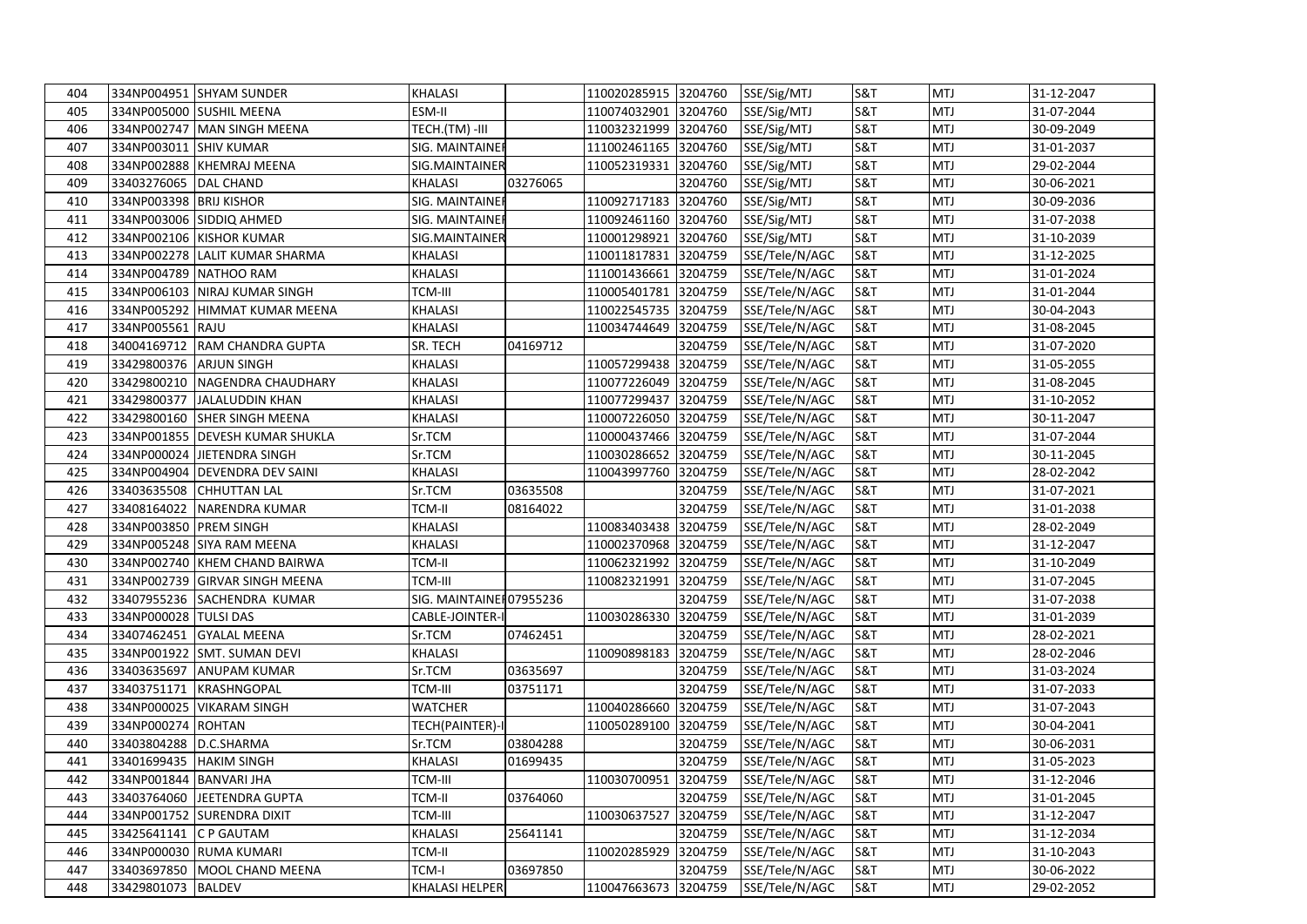| 449 |                        | 334NP003384 MANOJ KUMAR             | TE                      |          | 110082717175 3204110 |         | SS/MTJ                             | <b>COMMERCIALBDB</b>               | 31-05-2045 |
|-----|------------------------|-------------------------------------|-------------------------|----------|----------------------|---------|------------------------------------|------------------------------------|------------|
| 450 |                        | 334NP001870 CHARAN SINGH MEENA      | <b>RS</b>               |          | 111000824088 3204110 |         | SS/MTJ                             | <b>COMMERCIALBDB</b>               | 31-01-2044 |
| 451 |                        | 33403552846 BINDESHWARI KUMAR SINGH | <b>ECRC</b>             | 03552846 |                      | 3204110 | SS/MTJ                             | <b>COMMERCIALBDB</b>               | 30-11-2028 |
| 452 |                        | 33429801214 RAKESH KUMAR            | <b>TRACKMAN</b>         |          | 110087755637 3204342 |         | SE{PW}West MTJ G&ENGINEERING BDB   |                                    | 30-04-2052 |
| 453 |                        | 334NP001489 VIJENDRA SINGH          | TRACK MNTR-III          |          | 110030289115         | 3204342 | SE{PW}West MTJ G{ENGINEERING BDB   |                                    | 31-03-2025 |
| 454 | 334NP001218 KUNWAR LAL |                                     | TRACK MNTR-III          |          | 110080286154 3204342 |         | SE{PW}West MTJ G&ENGINEERING BDB   |                                    | 30-11-2024 |
| 455 |                        | 33403741515 RAJENDRA SINGH          | TRACK MNTR-III 03741515 |          |                      | 3204342 | SE{PW}West MTJ G&ENGINEERINGBDB    |                                    | 31-12-2023 |
| 456 | 334NP001312 BABU       |                                     | <b>TRACK MNTR-III</b>   |          | 110070286230         | 3204342 | SE{PW}West MTJ G: ENGINEERING BDB  |                                    | 30-04-2024 |
| 457 | 33402670363   HARI RAM |                                     | GANGMATE                | 02670363 |                      | 3204342 | SE{PW}West MTJ G&ENGINEERING BDB   |                                    | 31-12-2022 |
| 458 |                        | 334NP001301 SHAMBHOO DAYAL          | TRACK MNTR-III          |          | 110050289212         | 3204342 | SE{PW}West MTJ G&ENGINEERING BDB   |                                    | 31-08-2022 |
| 459 | 334NP004235 RAM SINGH  |                                     | TRACK MNTR-III          |          | 110041408685         | 3204342 | SE{PW}West MTJ G: ENGINEERING BDB  |                                    | 31-12-2039 |
| 460 |                        | 334NP002527 PANCHHI KUMAR           | TRACK MNTR-III          |          | 110032358955         | 3204342 | SE{PW}West MTJ G&ENGINEERINGBDB    |                                    | 31-12-2047 |
| 461 |                        | 334NP003925 SAURABH SINGH           | CCC                     |          | 111003423543         | 3204110 | SS/MTJ                             | <b>COMMERCIALBTSR</b>              | 31-01-2053 |
| 462 |                        | 33403686851   DHEERAJ RATTI         | COMMERCIAL SU03686851   |          |                      | 3204110 | SS/MTJ                             | <b>COMMERCIALBTSR</b>              | 31-07-2031 |
| 463 | 33403670788            | <b>SUDEEP KU SHARMA</b>             | CCC                     | 03670788 |                      | 3204110 | SS/MTJ                             | <b>COMMERCIALBTSR</b>              | 31-03-2024 |
| 464 | 33403802073            | A.K.BHATNAGAR                       | COML. INSP.             | 03802073 |                      | 3204110 | SS/MTJ                             | <b>COMMERCIAL BTSR</b>             | 31-08-2041 |
| 465 | 33403731160            | <b>SURESH CHAND</b>                 | CCC                     | 03731160 |                      | 3204110 | SS/MTJ                             | <b>COMMERCIALBTSR</b>              | 30-06-2026 |
| 466 |                        | 33403798094 BHAGATSINGH             | C.S.                    | 03798094 |                      | 3204110 | SS/MTJ                             | <b>COMMERCIAL BTSR</b>             | 31-07-2028 |
| 467 | 334NP000448 KIRORI     |                                     | TRACK MNTR-III          |          | 110050289033         | 3204342 | SE{PW}West MTJ G{ENGINEERING BTSR  |                                    | 31-08-2019 |
| 468 |                        | 33402670646 HUKAM SINGH             | <b>TRACK MNTR-I</b>     | 02670646 |                      | 3204342 | SE{PW}West MTJ G: ENGINEERING BTSR |                                    | 30-11-2019 |
| 469 | 334NP001372 JALALUDEEN |                                     | <b>TRACK MNTR-III</b>   |          | 110010289066         | 3204342 |                                    | SE{PW}West MTJ G. ENGINEERING BTSR | 31-07-2047 |
| 470 |                        | 334NP001091 GAURI SHANKAR           | <b>TRACK MNTR-III</b>   |          | 110070289130         | 3204342 | SE{PW}West MTJ G. ENGINEERING BTSR |                                    | 30-06-2022 |
| 471 |                        | 334NP001451 MANISH KUMAR SINGH      | TRACK MNTR-III          |          | 110020652330 3204342 |         | SE{PW}West MTJ G. ENGINEERING BTSR |                                    | 28-02-2046 |
| 472 | 334NP001195 SALIM      |                                     | <b>TRACKMAN</b>         |          | 110000637473         | 3204342 | SE{PW}West MTJ G. ENGINEERING BTSR |                                    | 31-03-2030 |
| 473 | 334NP001198 ISLAM      |                                     | <b>TRACK MNTR-III</b>   |          | 110060682621         | 3204342 | SE{PW}West MTJ G. ENGINEERING BTSR |                                    | 31-01-2030 |
| 474 |                        | 334NP003644 DEVENDRA SINGH          | TRACKMAN                |          | 110093332670         | 3204342 | SE{PW}West MTJ G. ENGINEERING BTSR |                                    | 31-07-2051 |
| 475 | 334NP001097            | <b>IKBAL</b>                        | TRACK MNTR-III          |          | 110010637285         | 3204342 | SE{PW}West MTJ G{ENGINEERINGBTSR   |                                    | 30-06-2045 |
| 476 |                        | 334NP005406 MAHAVEER YADAV          | GT MAN(ENGG)            |          | 110094577818 3204342 |         |                                    | SE{PW}West MTJ G. ENGINEERING BTSR | 30-04-2054 |
| 477 |                        | 334NP004827 HITESH KUMAR            | TRACKMAN                |          | 110023924650 3204342 |         |                                    | SE{PW}West MTJ G. ENGINEERING BTSR | 30-06-2047 |
| 478 | 33429800591            | <b>GENDA RAM</b>                    | TRACKMAN                |          | 110097440277         | 3204342 |                                    | SE{PW}West MTJ G. ENGINEERING BTSR | 30-06-2050 |
| 479 | 33429801005            | NARENDRA SINGH                      | TRACKMAN                |          | 110077624913 3204413 |         | SSE(PW)KSV                         | <b>ENGINEERING BTSR</b>            | 30-06-2056 |
| 480 | 33429801139            | <b>RAJU</b>                         | TRACKMAN                |          | 110067691388         | 3204413 | SSE(PW)KSV                         | <b>ENGINEERING BTSR</b>            | 31-12-2043 |
| 481 | 33403597394            | <b>MOHAR SINGH</b>                  | TRACK MNTR-II           | 03597394 |                      | 3204413 | SSE(PW)KSV                         | <b>ENGINEERING BTSR</b>            | 31-08-2024 |
| 482 | 334NP001199 SABU       |                                     | TRACK MNTR-III          |          | 110080637192         | 3204413 | SSE(PW)KSV                         | <b>ENGINEERING BTSR</b>            | 30-04-2042 |
| 483 | 33403104310 SURAJ DEVI |                                     | TRACKMAN                | 03104310 |                      | 3204413 | SSE(PW)KSV                         | <b>ENGINEERING BTSR</b>            | 31-05-2022 |
| 484 |                        | 33403594490 RAJENDER SINGH          | <b>TRACK MNTR-II</b>    | 03594490 |                      | 3204413 | SSE(PW)KSV                         | <b>ENGINEERING BTSR</b>            | 30-06-2024 |
| 485 |                        | 334NP001064 DILEEP KUMAR            | TRACKMAN                |          | 110000637442         | 3204413 | SSE(PW)KSV                         | <b>ENGINEERING BTSR</b>            | 31-01-2046 |
| 486 |                        | 334NP001152 SH. DEVI SINGH          | TRACKMAN                |          | 110030637429 3204413 |         | SSE(PW)KSV                         | <b>ENGINEERING BTSR</b>            | 28-02-2041 |
| 487 | 33403594087 POORAN     |                                     | TRACKMAN                | 03594087 |                      |         | 3204413 SSE(PW)KSV                 | <b>ENGINEERING BTSR</b>            | 31-05-2022 |
| 488 | 33403744553 JAGGO      |                                     | TRACKMAN                | 03744553 |                      | 3204413 | SSE(PW)KSV                         | <b>ENGINEERING BTSR</b>            | 31-12-2020 |
| 489 |                        | 33402694773 MUKESH KUMAR            | TRACKMAN                | 02694773 |                      | 3204413 | SSE(PW)KSV                         | <b>ENGINEERING BTSR</b>            | 31-01-2041 |
| 490 |                        | 334NP001174 SHREE DHARM SINGH       | GT MAN(ENGG)            |          | 110000685006         | 3204413 | SSE(PW)KSV                         | <b>ENGINEERING BTSR</b>            | 31-08-2031 |
| 491 | 334NP001291 PAPPOO     |                                     | GT MAN(ENGG)            |          | 110030637379 3204413 |         | SSE(PW)KSV                         | <b>ENGINEERING BTSR</b>            | 28-02-2034 |
| 492 |                        | 334NP004912 SURENDRA SINGH          | TRACKMAN                |          | 111003997768 3204413 |         | SSE(PW)KSV                         | <b>ENGINEERING BTSR</b>            | 31-07-2051 |
| 493 |                        | 334NP002404 SUBHASH CHAND           | <b>TRACK MNTR-III</b>   |          | 110032110477 3204413 |         | SSE(PW)KSV                         | <b>ENGINEERING BTSR</b>            | 29-02-2028 |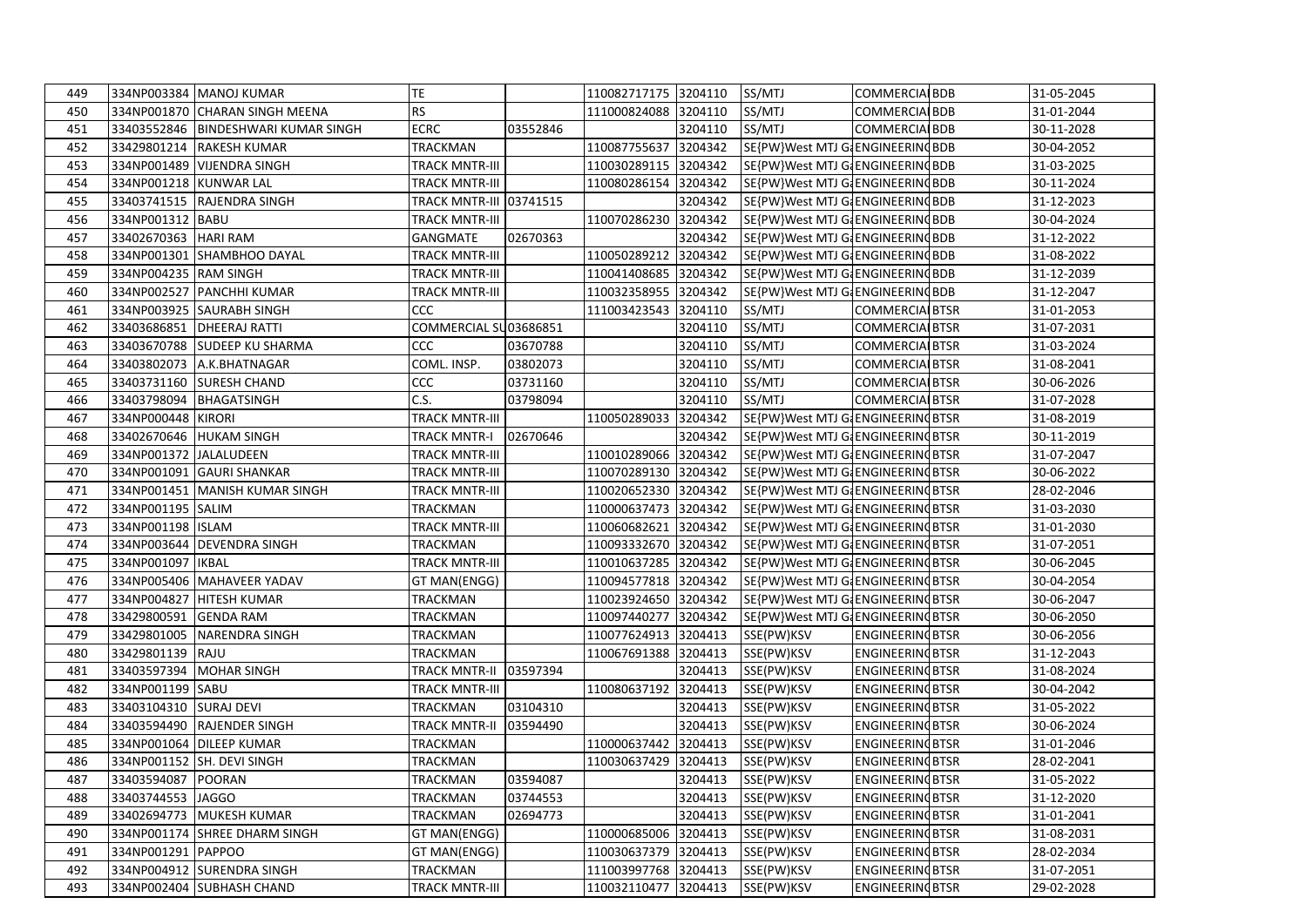| 494 | 334NP004910 HARISH      |                                   | <b>TRACKMAN</b>      |          | 110033997766 3204413           |         | SSE(PW)KSV   | <b>ENGINEERING BTSR</b> |             | 31-12-2050 |
|-----|-------------------------|-----------------------------------|----------------------|----------|--------------------------------|---------|--------------|-------------------------|-------------|------------|
| 495 |                         | 334NP004911 MUKESH SINGH          | TRACKMAN             |          | 110013997767 3204413           |         | SSE(PW)KSV   | <b>ENGINEERING BTSR</b> |             | 31-07-2049 |
| 496 | NP320400005 DURGESH     |                                   | <b>TRACKMAN</b>      |          | 110077187236 3204413           |         | SSE(PW)KSV   | <b>ENGINEERING BTSR</b> |             | 31-05-2053 |
| 497 | NP320400006 NAVAL       |                                   | <b>TRACKMAN</b>      |          | 110057187237 3204413           |         | SSE(PW)KSV   | <b>ENGINEERING BTSR</b> |             | 31-07-2054 |
| 498 |                         | NP320400007   MAHESH KUMAR        | TRACKMAN             |          | 110037187238 3204413           |         | SSE(PW)KSV   | <b>ENGINEERING BTSR</b> |             | 31-05-2051 |
| 499 |                         | NP320400009 RAJVEER SINGH         | <b>TRACKMAN</b>      |          | 110057187240                   | 3204413 | SSE(PW)KSV   | <b>ENGINEERING BTSR</b> |             | 31-08-2051 |
| 500 | NP320400012 GOPAL SAINI |                                   | <b>TRACKMAN</b>      |          | 111007187243 3204413           |         | SSE(PW)KSV   | <b>ENGINEERING BTSR</b> |             | 30-04-2046 |
| 501 | 33429801357             | <b>CHHAGAN SINGH</b>              | <b>TRACK MNTR-IV</b> |          | 110057866876 3204413           |         | SSE(PW)KSV   | <b>ENGINEERING BTSR</b> |             | 30-06-2050 |
| 502 | 33429801355             | <b>BHUP SINGH</b>                 | <b>TRACK MNTR-IV</b> |          | 110077866875                   | 3204413 | SSE(PW)KSV   | <b>ENGINEERING BTSR</b> |             | 31-08-2050 |
| 503 | 33429800008             | <b>ROOP SINGH</b>                 | <b>TRACKMAN</b>      |          | 111007190000                   | 3204413 | SSE(PW)KSV   | <b>ENGINEERING BTSR</b> |             | 30-04-2053 |
| 504 | 33429800552             | JAGMOHAN SINGH JAYAS              | TRACKMAN             |          | 110067424915                   | 3204413 | SSE(PW)KSV   | <b>ENGINEERING BTSR</b> |             | 28-02-2054 |
| 505 | 33429800518             | <b>VIJAY KUMAR</b>                | TRACKMAN             |          | 111007435393                   | 3204413 | SSE(PW)KSV   | <b>ENGINEERING BTSR</b> |             | 30-06-2048 |
| 506 | 33429800537             | <b>STYENDRA KUMAR YADAV</b>       | TRACKMAN             |          | 110027424917                   | 3204413 | SSE(PW)KSV   | <b>ENGINEERING BTSR</b> |             | 31-07-2043 |
| 507 | 33429800908             | <b>RAM RATAN</b>                  | TRACKMAN             |          | 111007588646                   | 3204413 | SSE(PW)KSV   | <b>ENGINEERING BTSR</b> |             | 30-04-2052 |
| 508 | 33429800903             | <b>DHARAMVEER SINGH</b>           | TRACKMAN             |          | 110097562413                   | 3204413 | SSE(PW)KSV   | <b>ENGINEERING BTSR</b> |             | 29-02-2056 |
| 509 | 33401643285             | <b>SHYAM BAHADUR SINGH</b>        | SM                   | 01643285 |                                | 3204594 | SS/PWL-BRVD  | <b>OPERATING</b>        | <b>BTSR</b> | 28-02-2029 |
| 510 | 33403267131             | <b>SUGHARH SINGH</b>              | POINTSMAN-A          | 03267131 |                                | 3204594 | SS/PWL-BRVD  | <b>OPERATING</b>        | <b>BTSR</b> | 30-11-2019 |
| 511 |                         | 334NP003870 MAHESH KUMAR          | POINTSMAN-A          |          | 110023403458                   | 3204594 | SS/PWL-BRVD  | <b>OPERATING</b>        | <b>BTSR</b> | 31-10-2050 |
| 512 | 334NP001913 RAJENDRA    |                                   | POINTSMAN-A          |          | 110060824109                   | 3204594 | SS/PWL-BRVD  | <b>OPERATING</b>        | <b>BTSR</b> | 31-07-2034 |
| 513 |                         | 334NP002804 GAUTAM KUMAR KHARWAR  | SM                   |          | 110012717173                   | 3204594 | SS/PWL-BRVD  | <b>OPERATING</b>        | <b>BTSR</b> | 29-02-2044 |
| 514 |                         | 334NP003561 ABHISHEK KUDESIA      | SM                   |          | 110001164524 3204594           |         | SS/PWL-BRVD  | <b>OPERATING</b>        | <b>BTSR</b> | 30-04-2047 |
| 515 |                         | 334NP005099 SUMIT KUMAR NIMORIA   | <b>SM</b>            |          | 111004193688 3204594           |         | SS/PWL-BRVD  | <b>OPERATING</b>        | <b>BTSR</b> | 31-01-2051 |
| 516 | 334NP002148 GUDDU       |                                   | POINTSMAN-A          |          | 111001434490 3204594           |         | SS/PWL-BRVD  | <b>OPERATING</b>        | <b>BTSR</b> | 31-01-2046 |
| 517 |                         | 33429800108 GIRJESH KUMAR CHAUTEL | POINTSMAN-B          |          | 110007226033 3204594           |         | SS/PWL-BRVD  | <b>OPERATING</b>        | <b>BTSR</b> | 31-03-2046 |
| 518 |                         | 33403282119 RAJENDRA KUMAR        | SSE (SIG)            | 03282119 |                                | 3204779 | SSE/Sig/Tele | <b>S&amp;T</b>          | <b>BTSR</b> | 31-08-2021 |
| 519 |                         | 334NP003020 SACHIN KUMAR SUMAN    | SIG. MAINTAINEI      |          | 110092461174                   | 3204760 | SSE/Sig/MTJ  | <b>S&amp;T</b>          | <b>BTSR</b> | 31-12-2041 |
| 520 | 33429800066             | <b>KAILASH MEENA</b>              | LP (GOODS)           |          | 110087226057                   | 3204629 | LF/NDLS/LR   | <b>ELECTRICAL</b>       | <b>MTJ</b>  | 31-05-2050 |
| 521 | 33229808589             | <b>JAI RAM MEENA</b>              | <b>ALP</b>           |          | 110141921369                   | 3204629 | LF/NDLS/LR   | ELECTRICAL              | <b>MTJ</b>  | 31-01-2052 |
| 522 | 33229808590             | <b>RAJU MEENA</b>                 | <b>ALP</b>           |          | 110191502071                   | 3204629 | LF/NDLS/LR   | <b>ELECTRICAL</b>       | <b>MTJ</b>  | 30-09-2050 |
| 523 | 33229808580             | <b>DEEPAK KUMAR MEENA</b>         | <b>ALP</b>           |          |                                | 3204629 | LF/NDLS/LR   | <b>ELECTRICAL</b>       | <b>MTJ</b>  | 31-12-2053 |
| 524 | 33229808582             | <b>MANMOHAN MEENA</b>             | <b>ALP</b>           |          | 110152432424                   | 3204629 | LF/NDLS/LR   | ELECTRICAL              | <b>MTJ</b>  | 31-10-2053 |
| 525 | 33229808592             | <b>MANRAJ MEENA</b>               | <b>ALP</b>           |          |                                | 3204629 | LF/NDLS/LR   | <b>ELECTRICAL</b>       | <b>MTJ</b>  | 31-12-2051 |
| 526 | 33229808577             | <b>PREM SINGH MEENA</b>           | <b>ALP</b>           |          | 110111921334 3204629           |         | LF/NDLS/LR   | ELECTRICAL              | <b>MTJ</b>  | 30-06-2054 |
| 527 | 33229803712             | <b>GOPAL SAIN</b>                 | <b>ALP</b>           |          | 110161308909                   | 3204629 | LF/NDLS/LR   | <b>ELECTRICAL</b>       | <b>MTJ</b>  | 31-12-2053 |
| 528 | 334NP005927             | MANOJ KUMAR MEENA                 | LP (GOODS)           |          | 110092018751 3204626           |         | LF/MTJ/LR    | <b>ELECTRICAL</b>       | <b>MTJ</b>  | 31-07-2046 |
| 529 |                         | 334NP006169 CHANDRA PRAKASH       | LP (GOODS)           |          | 110075906965 3204626           |         | LF/MTJ/LR    | <b>ELECTRICAL</b>       | <b>MTJ</b>  | 28-02-2041 |
| 530 |                         | 334NP006170 VIDYANAND SINGH       | LP (GOODS)           |          | 110055906966 3204626           |         | LF/MTJ/LR    | <b>ELECTRICAL</b>       | <b>MTJ</b>  | 31-01-2040 |
| 531 |                         | 333J1400689 CHARAT LAL MEENA      | LP (GOODS)           |          | 110094051124 3204626           |         | LF/MTJ/LR    | ELECTRICAL MTJ          |             | 31-07-2038 |
| 532 |                         | 333J1400687 SANJAY MEENA          | LP (GOODS)           |          | 110004051123 3204626 LF/MTJ/LR |         |              | ELECTRICAL MTJ          |             | 30-04-2047 |
| 533 |                         | 33429801414 SURENDER KUMAR MEENA  | <b>ALP</b>           |          | 110057987536 3204626           |         | LF/MTJ/LR    | ELECTRICAL MTJ          |             | 31-05-2048 |
| 534 |                         | 33429801415   VIKRAM SINGH        | <b>ALP</b>           |          | 110171302468 3204626           |         | LF/MTJ/LR    | <b>ELECTRICAL</b>       | <b>MTJ</b>  | 31-03-2050 |
| 535 |                         | 33429801387 NAVRATAN KUMAWAT      | <b>ALP</b>           |          | 110017963594 3204626           |         | LF/MTJ/LR    | <b>ELECTRICAL</b>       | <b>MTJ</b>  | 31-07-2051 |
| 536 | 33429801384 BICKY KUMAR |                                   | <b>ALP</b>           |          | 110087987803 3204626           |         | LF/MTJ/LR    | ELECTRICAL              | <b>MTJ</b>  | 28-02-2047 |
| 537 | 33429801394 GEETA YADAV |                                   | <b>ALP</b>           |          | 110097950483 3204626           |         | LF/MTJ/LR    | <b>ELECTRICAL</b>       | <b>MTJ</b>  | 30-06-2053 |
| 538 |                         | 33429801413 SURENDRA PAL SINGH    | <b>ALP</b>           |          | 111007963600 3204626           |         | LF/MTJ/LR    | ELECTRICAL MTJ          |             | 31-03-2054 |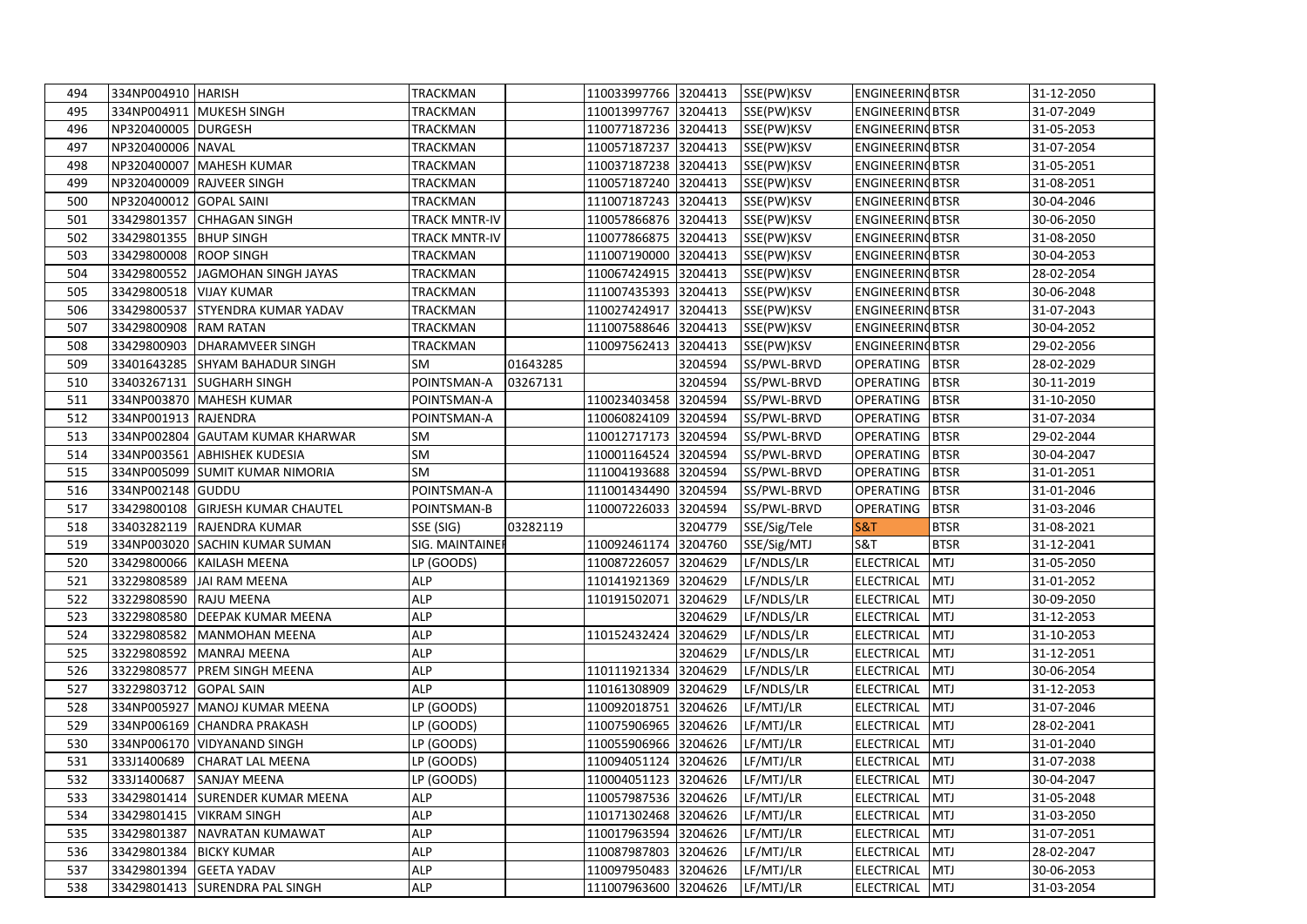| 539 |                        | 33429801409 SANDIP KUMAR           | <b>ALP</b>              |          | 110017987796 3204626 |         | LF/MTJ/LR  | ELECTRICAL MTJ    |            | 31-07-2053 |
|-----|------------------------|------------------------------------|-------------------------|----------|----------------------|---------|------------|-------------------|------------|------------|
| 540 | 33429801396 AMAR SINGH |                                    | <b>ALP</b>              |          | 110077987535 3204626 |         | LF/MTJ/LR  | ELECTRICAL        | <b>MTJ</b> | 31-01-2051 |
| 541 |                        | 33429801388 HARIOM YADAV           | <b>ALP</b>              |          | 110097963590 3204626 |         | LF/MTJ/LR  | <b>ELECTRICAL</b> | <b>MTJ</b> | 31-10-2053 |
| 542 | 33429801398            | <b>CHANDRA SHEKHAR SHARMA</b>      | <b>ALP</b>              |          | 110121255681         | 3204626 | LF/MTJ/LR  | ELECTRICAL        | <b>MTJ</b> | 31-10-2050 |
| 543 | 33429800263            | <b>PRADEEP KUMAR</b>               | $\overline{LP}$ (GOODS) |          | 110094038597         | 3204626 | LF/MTJ/LR  | <b>ELECTRICAL</b> | <b>MTJ</b> | 31-12-2047 |
| 544 |                        | 33429800265 PUKH RAJ MEENA         | LP(PASS)                | 04627520 |                      | 3204626 | LF/MTJ/LR  | ELECTRICAL        | <b>MTJ</b> | 31-05-2032 |
| 545 | 33429800063            | SHIV KUMAR CHAUDHARY               | LP (GOODS)              |          | 110017226055         | 3204626 | LF/MTJ/LR  | ELECTRICAL        | <b>MTJ</b> | 31-08-2045 |
| 546 | 33429800018            | <b>GOPAL LAL SHARMA</b>            | LP (GOODS)              |          | 110013659592         | 3204626 | LF/MTJ/LR  | <b>ELECTRICAL</b> | <b>MTJ</b> | 30-06-2046 |
| 547 |                        | 33429800065 SANJAY KUMAR           | LP (GOODS)              |          | 111007226056 3204626 |         | LF/MTJ/LR  | ELECTRICAL        | <b>MTJ</b> | 28-02-2045 |
| 548 | 33429800203            | <b>AMIT KUMAR MEENA</b>            | LP (GOODS)              |          | 110102278583         | 3204626 | LF/MTJ/LR  | ELECTRICAL        | <b>MTJ</b> | 30-09-2044 |
| 549 | 33429801548            | <b>MOHAN SHYAM</b>                 | <b>ALP</b>              |          | 110064323584         | 3204626 | LF/MTJ/LR  | <b>ELECTRICAL</b> | <b>MTJ</b> | 31-08-2049 |
| 550 | 33229809034 AMIT KUMAR |                                    | <b>ALP</b>              |          | 110151638235 3204629 |         | LF/NDLS/LR | ELECTRICAL        | <b>MTJ</b> | 31-07-2050 |
| 551 | 33229808569            | <b>NAND BIHARI</b>                 | <b>ALP</b>              |          | 110181921370 3204629 |         | LF/NDLS/LR | <b>ELECTRICAL</b> | <b>MTJ</b> | 30-06-2051 |
| 552 | 33229808797            | <b>DILRAJ MEENA</b>                | <b>ALP</b>              |          | 110132622032         | 3204629 | LF/NDLS/LR | <b>ELECTRICAL</b> | <b>MTJ</b> | 30-04-2053 |
| 553 |                        | 33229808824 PAPPU LAL MEENA        | <b>ALP</b>              |          | 110074807956 3204629 |         | LF/NDLS/LR | <b>ELECTRICAL</b> | <b>MTJ</b> | 31-03-2053 |
| 554 | 33229808568            | <b>RAM RESH MEENA</b>              | <b>ALP</b>              |          | 110101960787         | 3204629 | LF/NDLS/LR | <b>ELECTRICAL</b> | <b>MTJ</b> | 30-06-2054 |
| 555 | 33229808555            | <b>PAHALWAN MEENA</b>              | <b>ALP</b>              |          | 110102622333         | 3204629 | LF/NDLS/LR | <b>ELECTRICAL</b> | <b>MTJ</b> | 31-07-2050 |
| 556 |                        | 33429801734 VIVEK AGRAWAL          | <b>ALP</b>              |          | 111101302458         | 3204626 | LF/MTJ/LR  | <b>ELECTRICAL</b> | <b>MTJ</b> | 31-03-2051 |
| 557 | 33429801381            | <b>PRASHANT PAL</b>                | <b>ALP</b>              |          | 110097963587         | 3204626 | LF/MTJ/LR  | <b>ELECTRICAL</b> | <b>MTJ</b> | 31-12-2052 |
| 558 |                        | 33416950586 KRISHNA SINGH          | LP (GOODS)              | 16950586 |                      | 3204626 | LF/MTJ/LR  | <b>ELECTRICAL</b> | <b>MTJ</b> | 28-02-2022 |
| 559 |                        | 334NP000790 HANUMAN MEENA          | LP(PASS)                |          | 110050286407         | 3204626 | LF/MTJ/LR  | ELECTRICAL        | <b>MTJ</b> | 31-07-2044 |
| 560 |                        | 334NP000855 RAM KHILADI MEENA      | LP(PASS)                |          | 110080286753         | 3204626 | LF/MTJ/LR  | <b>ELECTRICAL</b> | <b>MTJ</b> | 31-08-2036 |
| 561 |                        | 334NP001486   HARI KISHAN MEENA    | LP(PASS)                |          | 110080284016 3204626 |         | LF/MTJ/LR  | ELECTRICAL        | <b>MTJ</b> | 30-06-2035 |
| 562 |                        | 334NP000940 SHIV LAL MEENA         | LP (GOODS)              |          | 110020685022 3204626 |         | LF/MTJ/LR  | ELECTRICAL        | <b>MTJ</b> | 30-06-2037 |
| 563 |                        | 334NP000805 NAMO NARAYAN MEENA     | LP (GOODS)              |          | 110060685003         | 3204626 | LF/MTJ/LR  | <b>ELECTRICAL</b> | <b>MTJ</b> | 31-08-2033 |
| 564 |                        | 334NP000766 MANOJ KUMAR            | (RUN)LP-SHUNTE          |          | 110040286321         | 3204626 | LF/MTJ/LR  | <b>ELECTRICAL</b> | <b>MTJ</b> | 31-07-2038 |
| 565 |                        | 334NP000924 SURESH CHAND MEENA     | LP(PASS)                |          | 111000289148 3204626 |         | LF/MTJ/LR  | ELECTRICAL        | <b>MTJ</b> | 31-07-2042 |
| 566 |                        | 334NP001649 RADHEY SHYAM MEENA     | LP (GOODS)              |          | 110000649140         | 3204626 | LF/MTJ/LR  | <b>ELECTRICAL</b> | <b>MTJ</b> | 31-07-2045 |
| 567 | 334NP001858 RAHUL GAUR |                                    | LP(PASS)                |          | 110080245636         | 3204626 | LF/MTJ/LR  | ELECTRICAL        | <b>MTJ</b> | 31-08-2041 |
| 568 |                        | 334NP000854 MADAN MOHAN            | LP(PASS)                |          | 110030286148 3204626 |         | LF/MTJ/LR  | ELECTRICAL        | <b>MTJ</b> | 31-07-2044 |
| 569 |                        | 334NP002849 VINOD KUMAR            | LP (GOODS)              |          | 110052461257 3204626 |         | LF/MTJ/LR  | <b>ELECTRICAL</b> | <b>MTJ</b> | 31-01-2041 |
| 570 |                        | 334NP001966 RAKESH KUMAR MEENA     | LP (GOODS)              |          | 111000274553         | 3204626 | LF/MTJ/LR  | ELECTRICAL        | <b>MTJ</b> | 31-07-2036 |
| 571 |                        | 334NP000941 MUKESH KUMAR MEENA     | LP (GOODS)              |          | 110090685024         | 3204626 | LF/MTJ/LR  | ELECTRICAL        | <b>MTJ</b> | 30-06-2042 |
| 572 | 33416843231            | <b>SATYA PAL SINGH</b>             | LP (GOODS)              | 16843231 |                      | 3204626 | LF/MTJ/LR  | <b>ELECTRICAL</b> | <b>MTJ</b> | 31-07-2019 |
| 573 |                        | 334NP001836 SATISH KUMAR MEENA     | LP(PASS)                |          | 110050367584         | 3204626 | LF/MTJ/LR  | ELECTRICAL        | <b>MTJ</b> | 31-07-2043 |
| 574 |                        | 334NP001499 YOGESH KUMAR           | (RUN)LP-SHUNTE          |          | 110030384922 3204626 |         | LF/MTJ/LR  | ELECTRICAL        | <b>MTJ</b> | 30-06-2039 |
| 575 | 334NP003970 RAVI KUMAR |                                    | LP (GOODS)              |          | 110011066231         | 3204626 | LF/MTJ/LR  | ELECTRICAL        | <b>MTJ</b> | 31-05-2048 |
| 576 |                        | 334NP003972 SURESH CHAND MEENA     | LP (GOODS)              |          | 111000524079         | 3204626 | LF/MTJ/LR  | ELECTRICAL        | <b>MTJ</b> | 30-09-2034 |
| 577 |                        | 334NP002812 GAJENDRA KUMAR SAKYA   | Sr.ALP                  |          | 111002463479 3204626 |         | LF/MTJ/LR  | ELECTRICAL        | <b>MTJ</b> | 31-08-2041 |
| 578 |                        | 334NP000903  HEMENDRA PRATAP SINGH | LP(PASS)                |          | 110050501476 3204626 |         | LF/MTJ/LR  | ELECTRICAL        | <b>MTJ</b> | 31-07-2039 |
| 579 |                        | 334NP002823 DINESH KUMAR TIWARI    | LP (GOODS)              |          | 111002461232         | 3204626 | LF/MTJ/LR  | ELECTRICAL        | <b>MTJ</b> | 30-06-2043 |
| 580 |                        | 334NP002093 DILEEP KUMAR MEENA     | LP (GOODS)              |          | 110000741316         | 3204626 | LF/MTJ/LR  | ELECTRICAL        | <b>MTJ</b> | 31-12-2047 |
| 581 |                        | 334NP002230 CHANDRAPRAKASH MEENA   | LP (GOODS)              |          | 110030675887         | 3204626 | LF/MTJ/LR  | <b>ELECTRICAL</b> | <b>MTJ</b> | 31-03-2046 |
| 582 | 33406455177            | MANOJ KUMAR PRASAD                 | LP(PASS)                | 06455177 |                      | 3204626 | LF/MTJ/LR  | ELECTRICAL        | <b>MTJ</b> | 31-07-2034 |
| 583 |                        | 334NP004106 MAHESH KUMAR           | LP (GOODS)              |          | 110070367843 3204626 |         | LF/MTJ/LR  | ELECTRICAL MTJ    |            | 31-07-2044 |